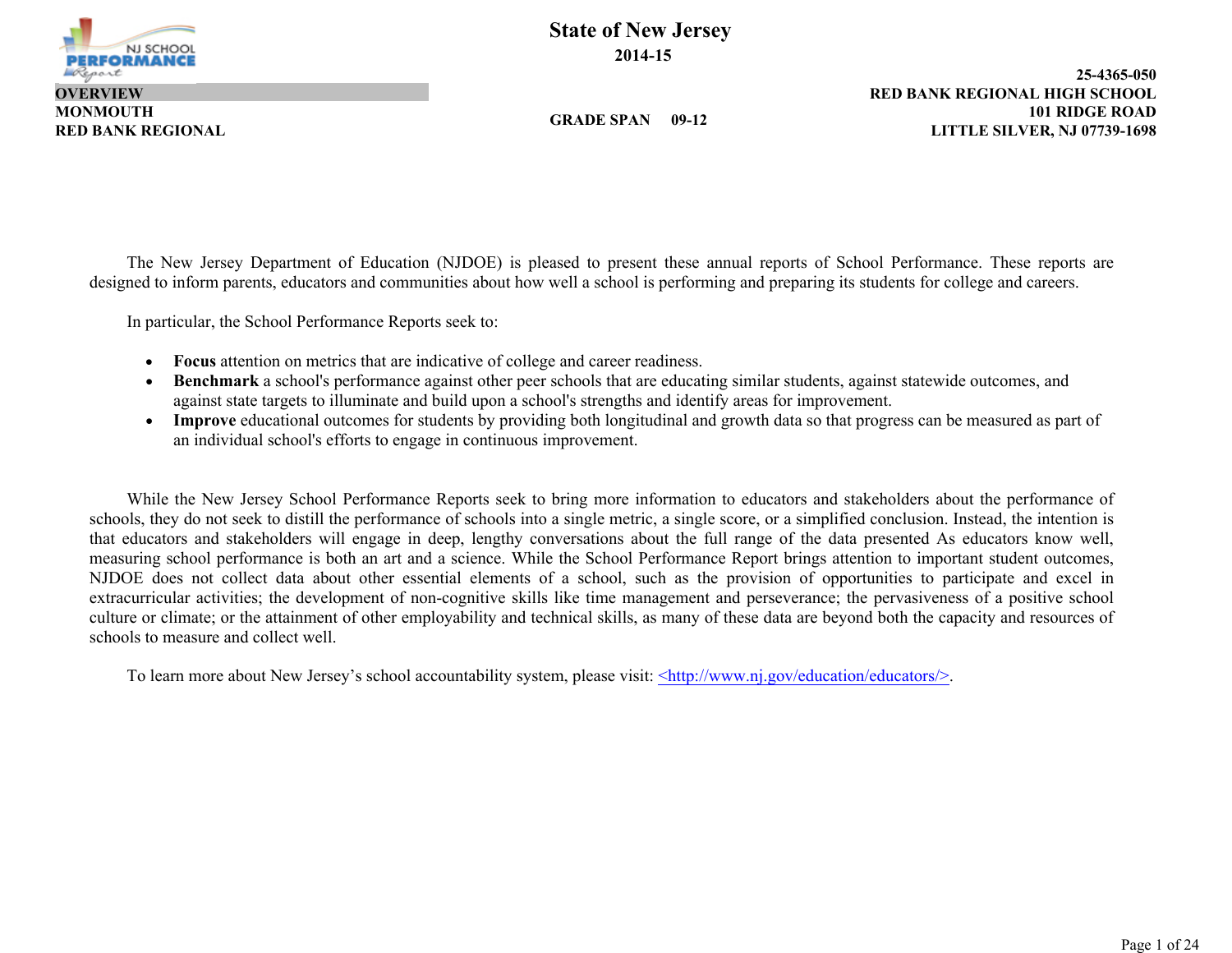

#### **DEMOGRAPHIC INFORMATION**

# **MONMOUTH**

### **Enrollment by Grade**

This graph presents the count of students who were 'on roll' by grade in October of each school year.



Note: "UG" represents the count of students who are 'on roll' in this school but who are educated in ungraded classrooms, meaning that the classrooms may contain students from multiple grade levels.

| Total School Enrollment |                                                                                      |  |  |  |  |  |
|-------------------------|--------------------------------------------------------------------------------------|--|--|--|--|--|
| 2012-13                 | 1,181                                                                                |  |  |  |  |  |
| 2013-14                 | 1,174                                                                                |  |  |  |  |  |
| 2014-15                 | 1.221                                                                                |  |  |  |  |  |
|                         | <b>Enrollment by Gender</b>                                                          |  |  |  |  |  |
|                         | This graph presents the count of students by gender who were 'on roll' in October of |  |  |  |  |  |

2012-13 2013-14 2014-15 0 100 200 300 400 500 600 700 Male Female each school year.

|         | Male | Female |
|---------|------|--------|
| 2012-13 | 579  | 603    |
| 2013-14 | 557  | 617    |
| 2014-15 | 580  | 641    |

**State of New Jersey 2014-15**

**GRADE SPAN 09-12**

### **101 RIDGE ROAD 25-4365-050** RED BANK REGIONAL **RED BANK REGIONAL RED BANK REGIONAL LITTLE SILVER, NJ 07739-1698 RED BANK REGIONAL HIGH SCHOOL Enrollment by Ethnic/Racial Subgroup**

This graph presents the percentages of enrollment for each subgroup defined by the No Child Left Behind Act of 2001.



# **Language Diversity**

| 2014-15    | Percent |
|------------|---------|
| English    | 83.0%   |
| Spanish    | 15.9%   |
| Portuguese | $0.3\%$ |
| Tagalog    | 0.2%    |
| Abkhazian  | $0.2\%$ |
| Italian    | $0.1\%$ |
| Other      | $0.4\%$ |

#### This graph presents the percentages of students by program participation who were 'on roll' in October of each school year.

**Enrollment Trends by Program Participation**



| <b>Current Year Enrollment by Program Participation</b> |                             |                      |                                                    |                  |  |  |  |
|---------------------------------------------------------|-----------------------------|----------------------|----------------------------------------------------|------------------|--|--|--|
| 2014-15                                                 | Count of<br><b>Students</b> | $%$ of<br>Enrollment | <b>Language Diversity</b>                          |                  |  |  |  |
| <b>Students with Disability</b>                         | 148                         | 12%                  | This table presents the percentage of students who |                  |  |  |  |
| Economically Disadvantaged<br><b>Students</b>           | 278                         | 22.8%                | primarily speak each language in their home.       |                  |  |  |  |
| English Language Learners                               | 21                          | $1.7\%$              | 2014-15<br>English                                 | Percent<br>83.0% |  |  |  |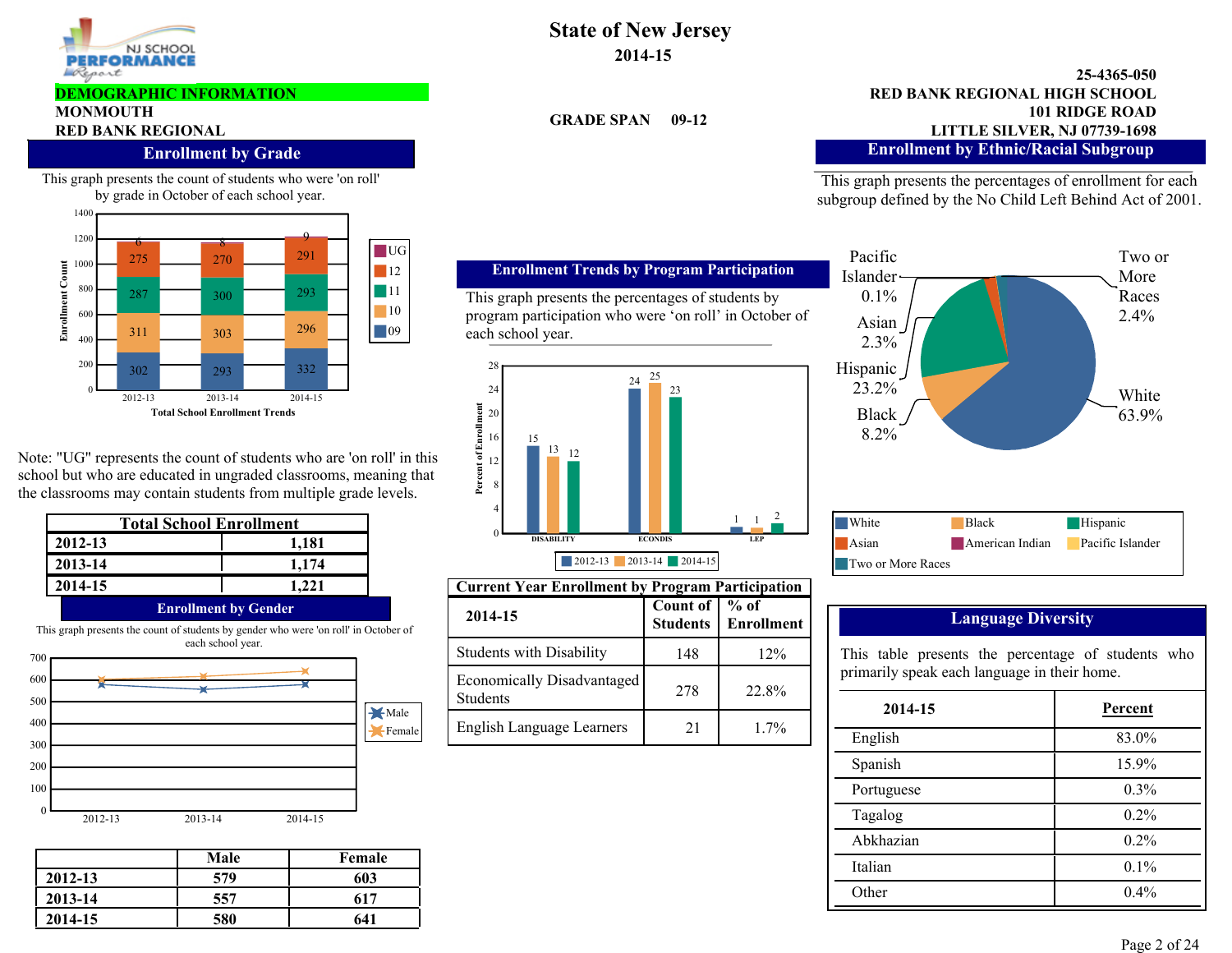

# **MONMOUTH**

#### **101 RIDGE ROAD 25-4365-050 RED BANK REGIONAL LITTLE SILVER, NJ 07739-1698 ACADEMIC ACHIEVEMENT RED BANK REGIONAL HIGH SCHOOL**

#### **GRADE SPAN 09-12**

The Academic Achievement section measures the content knowledge that students have in English Language Arts/Literacy (ELA/L), Mathematics and Biology as demonstrated in 2014-2015 *Partnership for Assessment of Readiness for College and Careers (*PARCC) assessments and the End-of-Course Biology assessment. The below chart consist of three columns with measures. The first column - Schoolwide Performance - below includes the percentage of students who met or exceeded expectations in ELA/L or Math. The middle column - Peer School Percentile - indicates how the school's outcomes compare to its group of peer schools. The last column - Statewide Percentile - indicates how the school's outcomes compare to schools across the state in ELA/L.

| <b>Academic Achievement</b>                                   | Schoolwide<br><b>Performance</b> | <b>Peer Percentile</b> | <b>State Percentile</b> |
|---------------------------------------------------------------|----------------------------------|------------------------|-------------------------|
| HS English Language Arts/Literacy Met or Exceeded Expectation | 33%                              | 35                     | 42                      |
| Math Met or Exceeded Expectation                              | 24%                              |                        |                         |

## **ESEA Waiver - English Language Arts/Literacy**

This table presents, for each subgroup in the school, the total number of valid test scores, the percentage of students who met or exceeded expectations, the assessment participation goal, and the participation rate. The participation goal is established as 95% by the United States Department of Education.

| <b>Subgroups</b>                              | <b>Valid</b><br><b>Scores</b> | % Meeting<br><b>Standards</b> | Participation<br>Goal | Participation<br>Rate | Met<br>Participation? |
|-----------------------------------------------|-------------------------------|-------------------------------|-----------------------|-----------------------|-----------------------|
| Schoolwide                                    | 264                           | 33.3%                         | 95%                   | 95%                   | <b>YES</b>            |
| White                                         | 158                           | 41.7%                         | 95%                   | 94.4%                 | YES*                  |
| African American                              | $\blacksquare$                | $\overline{\phantom{a}}$      |                       |                       |                       |
| Hispanic                                      | 75                            | 18.6%                         | 95%                   | 97.6%                 | <b>YES</b>            |
| American Indian                               | $\blacksquare$                |                               |                       |                       |                       |
| Asian                                         | $\blacksquare$                | -                             |                       |                       |                       |
| Two or More Races                             | ۰                             | $\qquad \qquad \blacksquare$  |                       |                       |                       |
| <b>Students with Disability</b>               | $\blacksquare$                | $\overline{\phantom{a}}$      |                       |                       | --                    |
| <b>English Learner Students</b>               | ۰                             | $\overline{a}$                |                       | --                    |                       |
| Economically Disadvantaged<br><b>Students</b> | 60                            | 15%                           | 95%                   | 96%                   | <b>YES</b>            |

**YES\* = Met Participation Rate (Participation Averaging applied)**

Data is presented for subgroups when the count is high enough under ESEA Waiver suppression rules.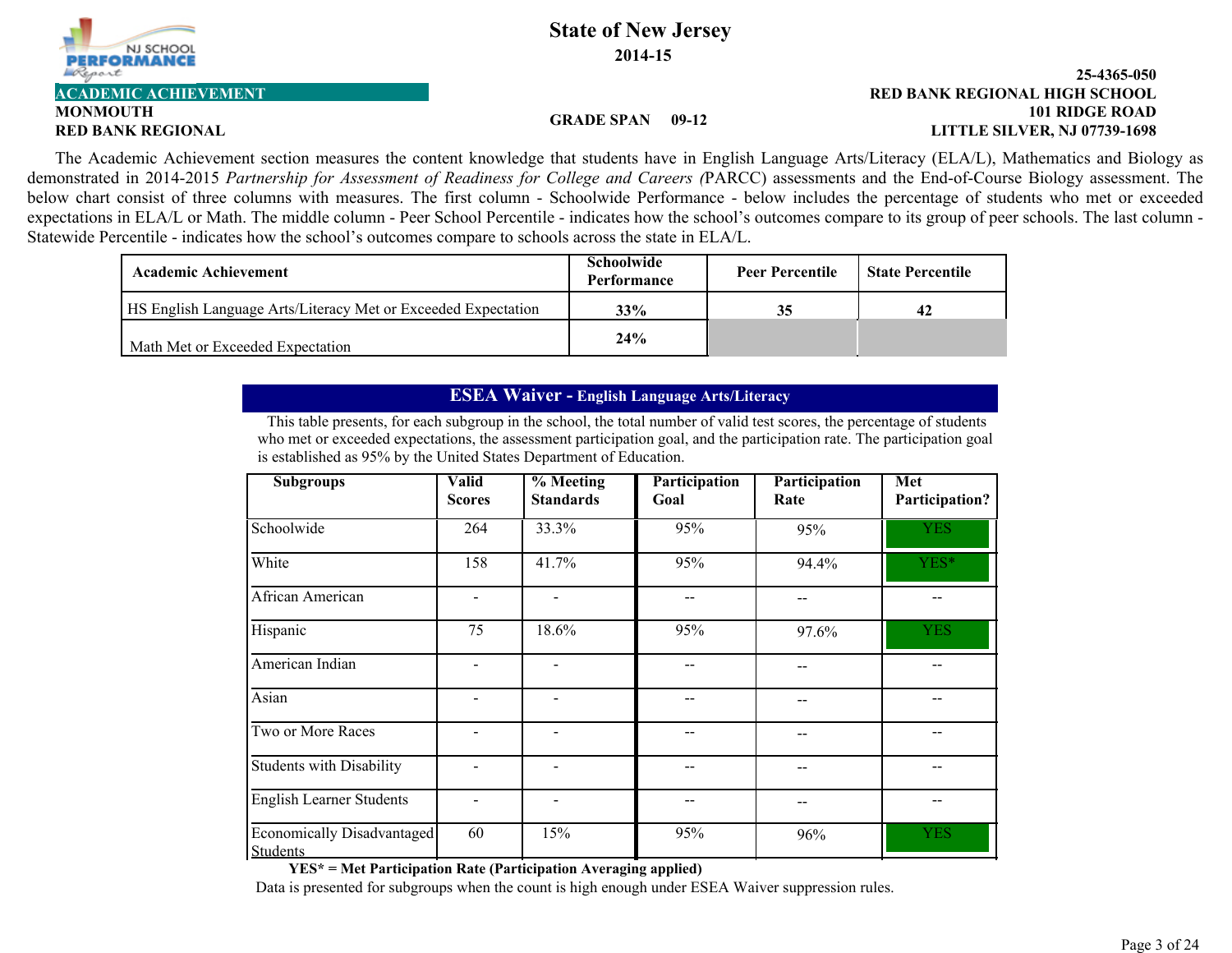

**MONMOUTH**

**101 RIDGE ROAD 25-4365-050 RED BANK REGIONAL LITTLE SILVER, NJ 07739-1698 ACADEMIC ACHIEVEMENT RED BANK REGIONAL HIGH SCHOOL**

**GRADE SPAN 09-12**

## **ESEA Waiver - Math**

This table presents, for each subgroup in the school, the total number of valid test scores, the percentage of students who met or exceeded expectations, the assessment participation goal, and the participation rate. The participation goal is established as 95% by the United States Department of Education.

| <b>Subgroups</b>                              | <b>Valid</b><br><b>Scores</b> | $%$ Meeting<br><b>Standards</b> | Participation<br>Goal | Participation<br>Rate | Met<br>Participation? |
|-----------------------------------------------|-------------------------------|---------------------------------|-----------------------|-----------------------|-----------------------|
| Schoolwide                                    | 257                           | 24.1%                           | 95%                   | 94.8%                 | <b>YES</b>            |
| White                                         | 146                           | 35%                             | 95%                   | 93.6%                 | YES*                  |
| African American                              |                               |                                 |                       |                       |                       |
| Hispanic                                      |                               | $\overline{a}$                  |                       | --                    |                       |
| American Indian                               |                               |                                 |                       | --                    |                       |
| Asian                                         |                               |                                 |                       | --                    |                       |
| Two or More Races                             |                               |                                 |                       |                       |                       |
| Students with Disability                      |                               | $\overline{a}$                  |                       | --                    |                       |
| <b>English Learner Students</b>               |                               |                                 |                       |                       |                       |
| Economically Disadvantaged<br><b>Students</b> |                               |                                 |                       |                       |                       |

**YES\* = Met Participation Rate (Participation Averaging applied)**

Data is presented for subgroups when the count is high enough under ESEA Waiver suppression rules.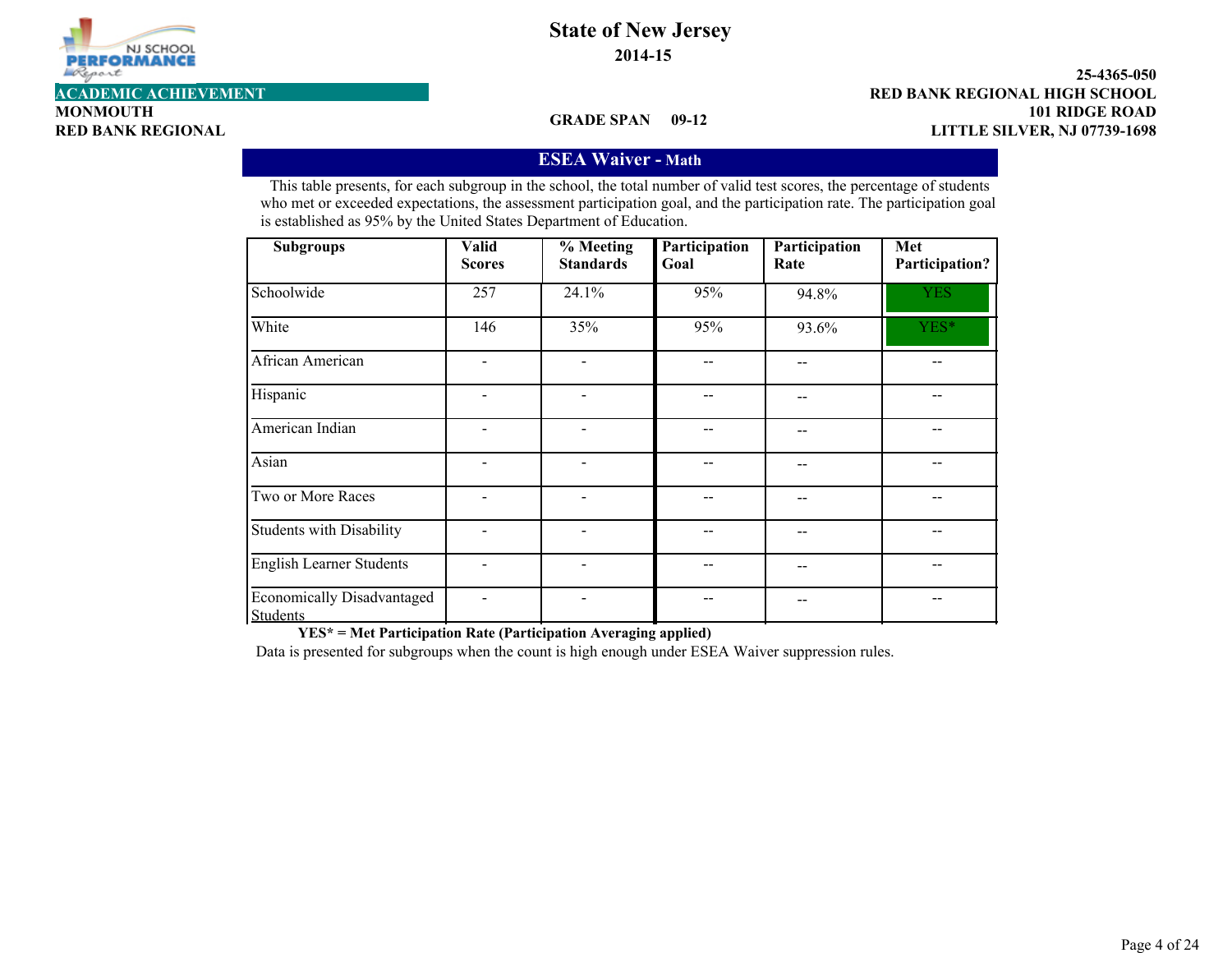

**MONMOUTH**

### **GRADE SPAN 09-12**

**101 RIDGE ROAD 25-4365-050 RED BANK REGIONAL LITTLE SILVER, NJ 07739-1698 ACADEMIC ACHIEVEMENT RED BANK REGIONAL HIGH SCHOOL**

# **Proficiency Outcomes - Biology**

This table presents the percentage of students who scored in the Advanced Proficient, Proficient and Partially Proficient categories of the New Jersey Biology Competency Test (NJBCT) in the latest school year.

| <b>Subgroups</b>                              | <b>Advanced</b> | Proficient | <b>Partially</b><br>Proficient |
|-----------------------------------------------|-----------------|------------|--------------------------------|
| Schoolwide                                    | $2\%$           | 29%        | 69%                            |
| White                                         | 3%              | 47%        | 50%                            |
| African American                              |                 |            |                                |
| Hispanic                                      | $2\%$           | 20%        | 77%                            |
| American Indian                               |                 |            |                                |
| Asian                                         |                 |            |                                |
| Two or More Races                             |                 |            |                                |
| <b>Students with Disability</b>               |                 |            |                                |
| <b>English Language Learners</b>              |                 |            |                                |
| <b>Economically Disadvantaged</b><br>Students |                 |            |                                |

Data is presented for subgroups when the count is high enough under ESEA Waiver suppression rules.

# **Proficiency Trends - Biology**

This graph presents the percentage of students who scored in the Advanced Proficient, Proficient, and Partially Proficient categories of the Biology Competency Test over the last four years.

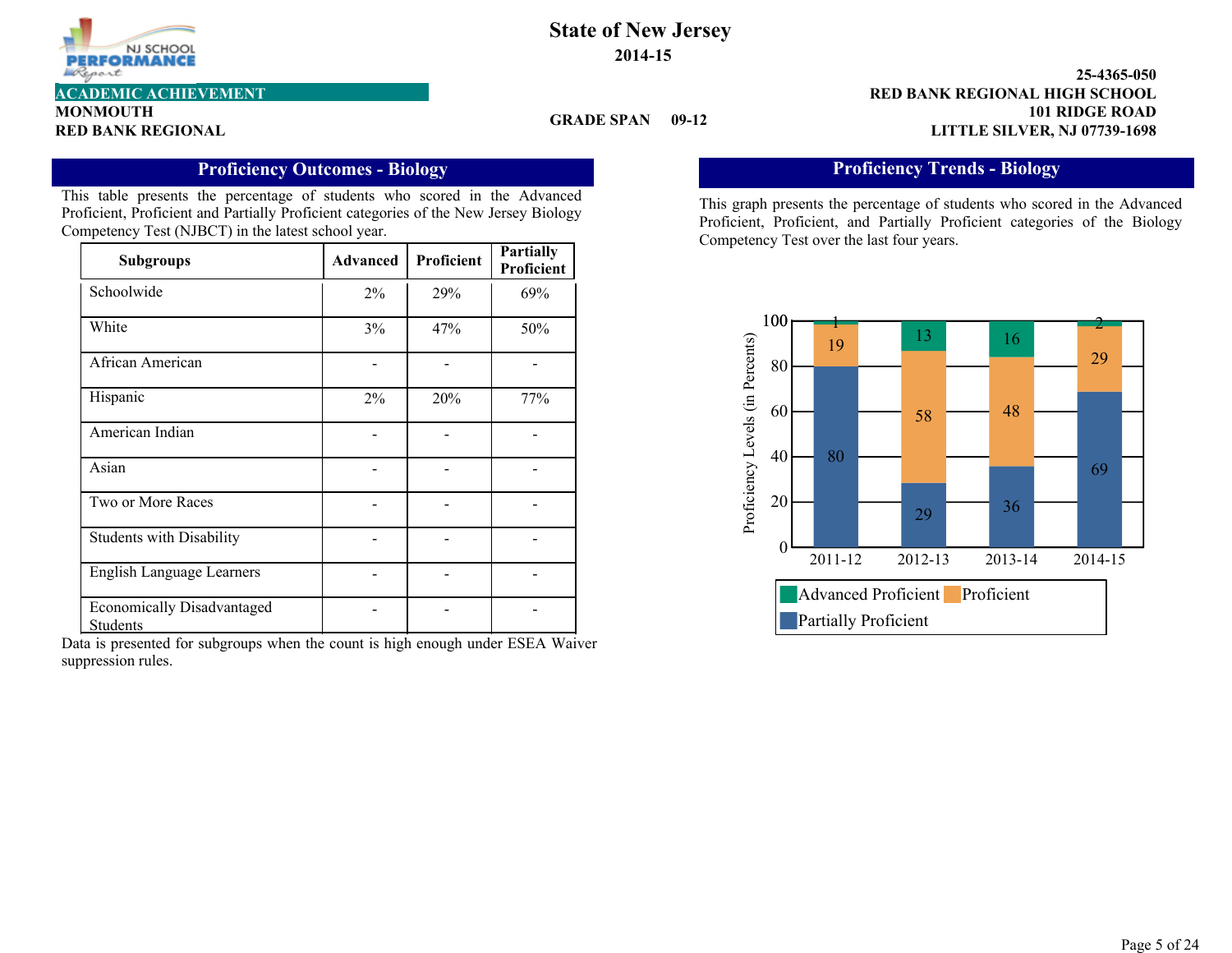

# **State of New Jersey 2014-15**

**101 RIDGE ROAD 25-4365-050 RED BANK REGIONAL LITTLE SILVER, NJ 07739-1698 ACADEMIC ACHIEVEMENT RED BANK REGIONAL HIGH SCHOOL**

**GRADE SPAN 09-12**

### **PARCC Performance Level**

The PARCC assesses how well students have learned grade-level material in English Language Arts/Literacy (ELA/L) and Math. The tests include questions that measure students' fundamental skills and knowledge, and require them to think critically, solve problems and support or explain their answers.

The PARCC reports students' overall scale scores that range from 650 to 850. To determine whether students have met academic expectations for their grade level/course in ELA/L and Math, students' overall scale scores are categorized into five Performance Levels. Students performing at levels 4 and 5 (met or exceeded expectations) have demonstrated readiness for the next grade level/course, and are on track for college and careers.

| <b>Five Performance Levels</b>   |              |                     |              |              |  |  |  |  |  |  |
|----------------------------------|--------------|---------------------|--------------|--------------|--|--|--|--|--|--|
| Level 1:                         | Level 2:     | Level 3:            | Level 4:     | Level 5:     |  |  |  |  |  |  |
| Did Not Yet Meet   Partially Met |              | Approached          | Met          | Exceeded     |  |  |  |  |  |  |
| Expectations                     | Expectations | <b>Expectations</b> | Expectations | Expectations |  |  |  |  |  |  |
| (Min. 650)                       |              |                     |              | (Max. 850)   |  |  |  |  |  |  |
|                                  |              |                     |              |              |  |  |  |  |  |  |
|                                  |              |                     |              |              |  |  |  |  |  |  |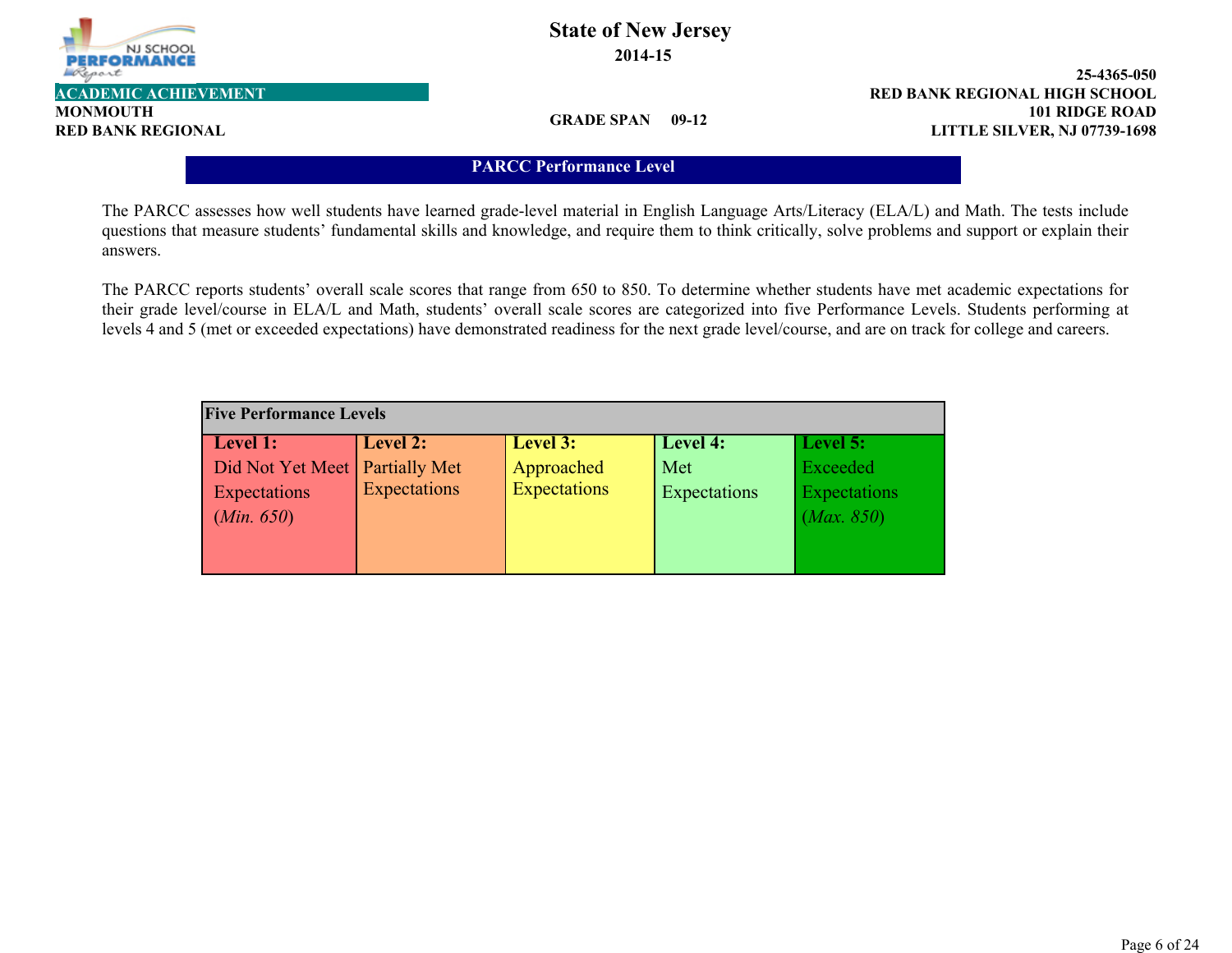

# **State of New Jersey**

**2014-15**

#### **101 RIDGE ROAD 25-4365-050 RED BANK REGIONAL LITTLE SILVER, NJ 07739-1698 ACADEMIC ACHIEVEMENT RED BANK REGIONAL HIGH SCHOOL**

#### **GRADE SPAN 09-12**

## **PARCC ELA Performance Distribution - Grade - 09**

This table presents the grade level outcomes, as measured by PARCC, in all five performance levels for all subgroups. PARCC consists of five performance levels: Level 1 - Did not yet meet grade-level expectations, Level 2 -Partially met expectations, Level 3 - Approached expectations, Level 4 - Met expectations, and Level 5 - Exceeded expectations.

| Subgroup                                   | <b>Valid</b><br><b>Scores</b> | <b>Mean Scale</b><br><b>Score</b> | <b>State Mean</b><br><b>Scale Score</b> | $\frac{0}{0}$<br>Level_1 | $\frac{0}{0}$<br>Level_2 | $\frac{0}{0}$<br>Level <sub>_3</sub> | $\frac{0}{0}$            | $\frac{6}{6}$<br>Level_4   Level_5 | % Met/<br><b>Exceeded</b> | State %<br>Met/Exceeded<br>Expectation Expectation |
|--------------------------------------------|-------------------------------|-----------------------------------|-----------------------------------------|--------------------------|--------------------------|--------------------------------------|--------------------------|------------------------------------|---------------------------|----------------------------------------------------|
| Schoolwide                                 | $\overline{\phantom{a}}$      | $\overline{\phantom{0}}$          | 739                                     |                          | $\overline{\phantom{a}}$ |                                      | $\overline{\phantom{a}}$ |                                    | $\overline{\phantom{a}}$  | 41%                                                |
| White                                      | $\overline{\phantom{a}}$      | $\overline{\phantom{0}}$          | 746                                     | $\overline{\phantom{a}}$ | $\overline{\phantom{a}}$ | $\overline{\phantom{0}}$             | $\overline{\phantom{a}}$ | $\overline{\phantom{a}}$           | $\overline{\phantom{a}}$  | 47%                                                |
| African American                           | $\overline{\phantom{a}}$      | $\overline{\phantom{0}}$          | 723                                     | $\overline{\phantom{a}}$ | $\overline{\phantom{0}}$ |                                      | $\overline{\phantom{a}}$ | $\overline{\phantom{a}}$           | $\overline{\phantom{a}}$  | 23%                                                |
| Hispanic                                   | $\overline{\phantom{a}}$      | $\overline{\phantom{a}}$          | 725                                     | $\overline{\phantom{a}}$ | $\overline{\phantom{a}}$ | $\overline{\phantom{0}}$             | $\overline{\phantom{a}}$ | $\overline{\phantom{a}}$           | $\overline{\phantom{a}}$  | 26%                                                |
| American Indian                            | $\overline{\phantom{a}}$      | $\overline{\phantom{a}}$          | 732                                     |                          | $\overline{\phantom{a}}$ |                                      | $\overline{\phantom{a}}$ |                                    | $\overline{\phantom{a}}$  | 33%                                                |
| Asian                                      | $\overline{\phantom{a}}$      | $\overline{\phantom{a}}$          | 765                                     | $\overline{\phantom{a}}$ | $\overline{\phantom{a}}$ | $\overline{\phantom{a}}$             | $\overline{\phantom{a}}$ | $\overline{\phantom{a}}$           | $\overline{\phantom{a}}$  | 68%                                                |
| Two or More Races                          | $\overline{\phantom{a}}$      | $\overline{\phantom{a}}$          | 731                                     | $\overline{\phantom{a}}$ | $\overline{\phantom{a}}$ | $\qquad \qquad$                      | $\overline{\phantom{a}}$ | $\overline{\phantom{a}}$           | $\overline{\phantom{a}}$  | 36%                                                |
| Students with Disability                   | $\overline{\phantom{a}}$      | $\overline{\phantom{a}}$          | 706                                     | $\overline{\phantom{a}}$ | $\overline{\phantom{a}}$ | $\overline{\phantom{a}}$             | $\overline{\phantom{a}}$ | $\overline{\phantom{a}}$           | $\blacksquare$            | $9\%$                                              |
| English Language Learners                  | $\overline{\phantom{a}}$      | $\overline{\phantom{0}}$          | 693                                     | $\overline{\phantom{a}}$ | $\overline{\phantom{0}}$ | $\overline{\phantom{a}}$             | $\overline{\phantom{a}}$ | $\overline{\phantom{a}}$           | $\overline{\phantom{a}}$  | $5\%$                                              |
| <b>Economically Disadvantaged Students</b> | $\overline{\phantom{a}}$      | $\overline{\phantom{0}}$          | 724                                     | $\overline{\phantom{a}}$ | $\overline{\phantom{a}}$ |                                      | $\overline{\phantom{a}}$ |                                    | $\overline{\phantom{a}}$  | 24%                                                |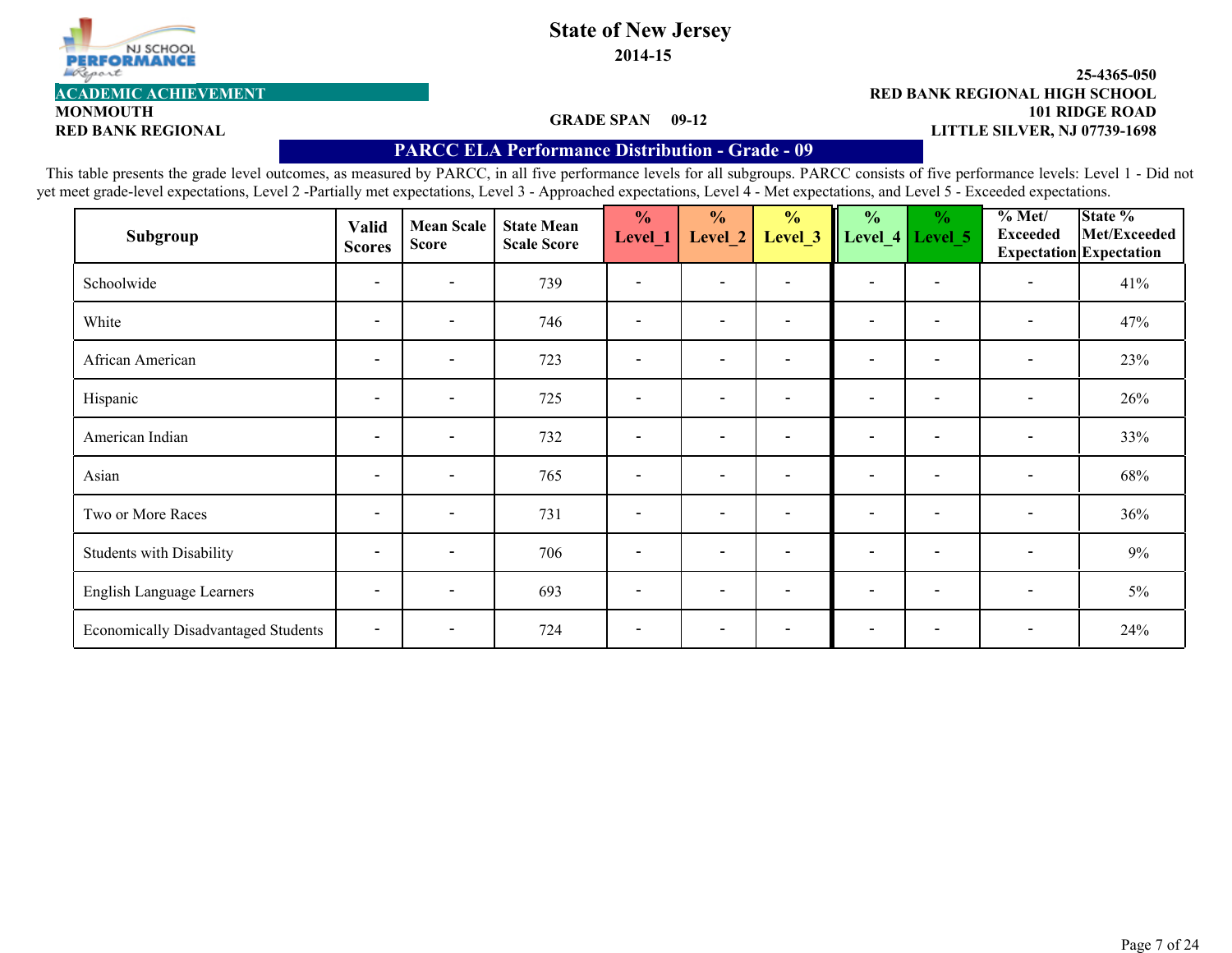

# **State of New Jersey**

**2014-15**

#### **101 RIDGE ROAD 25-4365-050 RED BANK REGIONAL LITTLE SILVER, NJ 07739-1698 ACADEMIC ACHIEVEMENT RED BANK REGIONAL HIGH SCHOOL**

#### **GRADE SPAN 09-12**

# **MONMOUTH**

### **PARCC ELA Performance Distribution - Grade - 10**

This table presents the grade level outcomes, as measured by PARCC, in all five performance levels for all subgroups. PARCC consists of five performance levels: Level 1 - Did not yet meet grade-level expectations, Level 2 -Partially met expectations, Level 3 - Approached expectations, Level 4 - Met expectations, and Level 5 - Exceeded expectations.

| Subgroup                                   | Valid<br><b>Scores</b>   | <b>Mean Scale</b><br><b>Score</b> | <b>State Mean</b><br><b>Scale Score</b> | $\frac{0}{0}$<br>Level 1 | $\frac{0}{0}$<br>Level 2 | $\frac{0}{0}$<br>Level 3 | $\frac{0}{0}$<br>Level $4$ | $\frac{0}{0}$<br>Level 5 | % Met/<br><b>Exceeded</b> | State %<br>Met/Exceeded<br><b>Expectation</b> Expectation |
|--------------------------------------------|--------------------------|-----------------------------------|-----------------------------------------|--------------------------|--------------------------|--------------------------|----------------------------|--------------------------|---------------------------|-----------------------------------------------------------|
| Schoolwide                                 | 256                      | 732                               | 735                                     | 17%                      | 20%                      | 29%                      | 32%                        | $2\%$                    | 34%                       | 38%                                                       |
| White                                      | 157                      | 738                               | 741                                     | 13%                      | 16%                      | 29%                      | 39%                        | $3\%$                    | 42%                       | 43%                                                       |
| African American                           | 18                       | 708                               | 717                                     | 39%                      | 33%                      | 17%                      | 11%                        | $0\%$                    | 11%                       | 22%                                                       |
| Hispanic                                   | 69                       | 723                               | 720                                     | 22%                      | 28%                      | 32%                      | 17%                        | $1\%$                    | 19%                       | 24%                                                       |
| American Indian                            | $\overline{\phantom{a}}$ | $\overline{\phantom{a}}$          | 725                                     |                          | $\overline{\phantom{a}}$ |                          | $\blacksquare$             |                          |                           | 27%                                                       |
| Asian                                      | $\overline{\phantom{a}}$ | $\overline{\phantom{a}}$          | 763                                     | $\overline{\phantom{a}}$ | $\overline{\phantom{a}}$ |                          | $\overline{\phantom{a}}$   |                          | $\overline{\phantom{a}}$  | 62%                                                       |
| Two or More Races                          | $\overline{\phantom{a}}$ | $\overline{\phantom{a}}$          | 729                                     | $\overline{\phantom{a}}$ | $\overline{\phantom{a}}$ |                          | $\overline{\phantom{a}}$   |                          | $\overline{\phantom{a}}$  | 34%                                                       |
| <b>Students with Disability</b>            | 19                       | 702                               | 698                                     | 53%                      | 26%                      | 11%                      | 11%                        | $0\%$                    | 11%                       | 8%                                                        |
| English Language Learners                  | $\overline{\phantom{a}}$ | $\overline{\phantom{a}}$          | 685                                     | $\overline{\phantom{a}}$ | $\overline{\phantom{a}}$ |                          | $\overline{\phantom{a}}$   |                          | $\overline{\phantom{a}}$  | 4%                                                        |
| <b>Economically Disadvantaged Students</b> | 53                       | 719                               | 718                                     | 26%                      | 26%                      | 32%                      | 13%                        | $2\%$                    | 15%                       | 23%                                                       |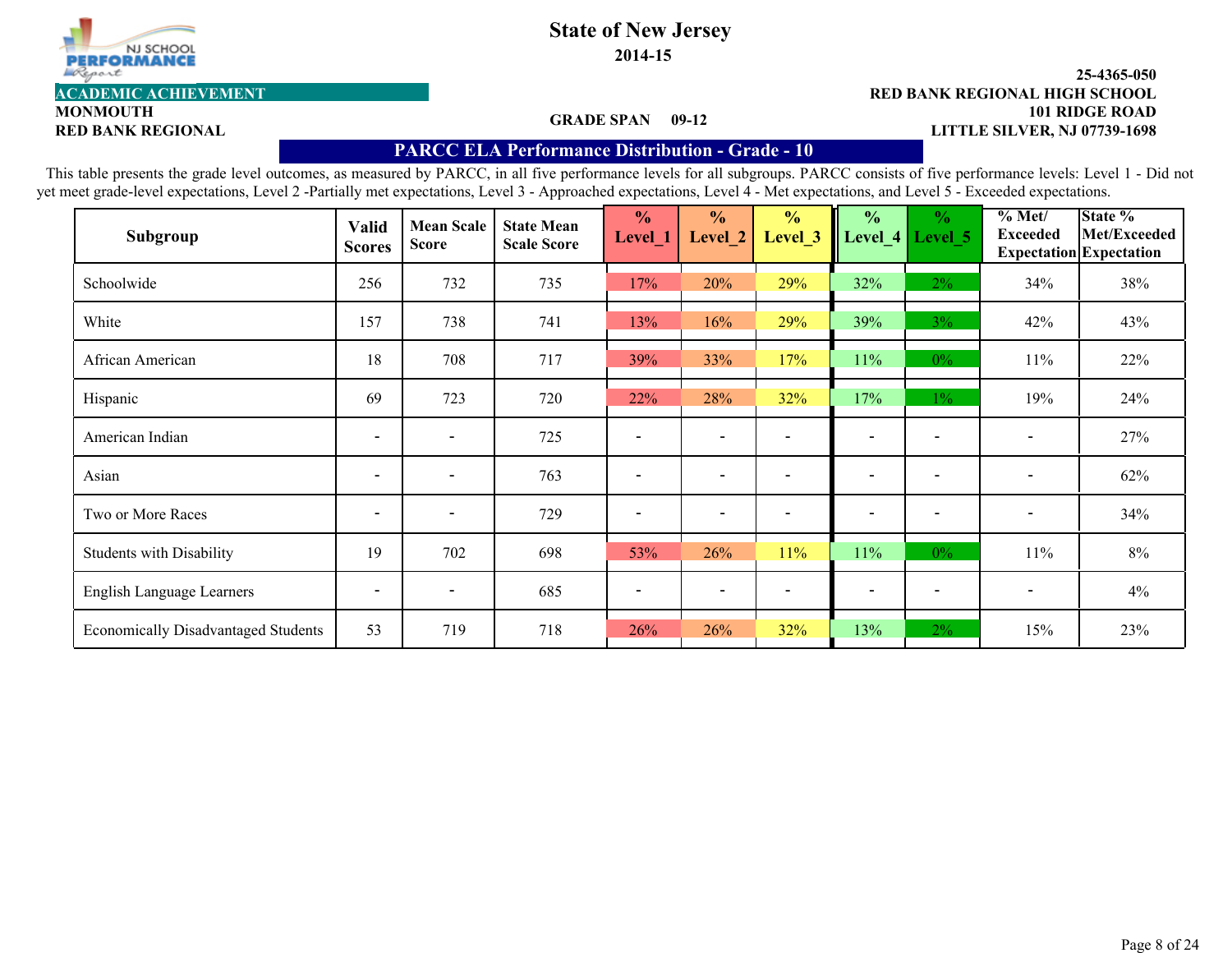

# **State of New Jersey**

**2014-15**

#### **101 RIDGE ROAD 25-4365-050 RED BANK REGIONAL LITTLE SILVER, NJ 07739-1698 ACADEMIC ACHIEVEMENT RED BANK REGIONAL HIGH SCHOOL**

### **GRADE SPAN 09-12**

# **MONMOUTH**

## **PARCC ELA Performance Distribution - Grade - 11**

This table presents the grade level outcomes, as measured by PARCC, in all five performance levels for all subgroups. PARCC consists of five performance levels: Level 1 - Did not yet meet grade-level expectations, Level 2 -Partially met expectations, Level 3 - Approached expectations, Level 4 - Met expectations, and Level 5 - Exceeded expectations.

| <b>Valid</b><br><b>Scores</b> | <b>Mean Scale</b><br><b>Score</b> | <b>State Mean</b><br><b>Scale Score</b> | $\frac{0}{0}$<br>Level_1 | $\frac{1}{2}$<br>Level <sub>_2</sub> | $\frac{0}{0}$<br>Level <sub>_3</sub> | $\frac{0}{0}$            | $\frac{6}{6}$<br>Level 5 | % Met/<br><b>Exceeded</b>                                                                  | State %<br>Met/Exceeded<br><b>Expectation</b> Expectation |
|-------------------------------|-----------------------------------|-----------------------------------------|--------------------------|--------------------------------------|--------------------------------------|--------------------------|--------------------------|--------------------------------------------------------------------------------------------|-----------------------------------------------------------|
| 183                           | 741                               | 741                                     | 12%                      | 20%                                  | 26%                                  | 35%                      | $7\%$                    | 42%                                                                                        | 42%                                                       |
| 110                           | 748                               | 745                                     | 10%                      | 17%                                  | 22%                                  | 40%                      | $11\%$                   | 51%                                                                                        | 46%                                                       |
| 16                            | 717                               | 727                                     | 25%                      | 31%                                  | 31%                                  | 13%                      | $0\%$                    | 13%                                                                                        | 27%                                                       |
| 51                            | 732                               | 731                                     | 14%                      | 25%                                  | 29%                                  | 31%                      | $0\%$                    | 31%                                                                                        | 31%                                                       |
| $\overline{\phantom{a}}$      | $\overline{\phantom{a}}$          | 745                                     |                          |                                      |                                      |                          |                          |                                                                                            | 38%                                                       |
| $\overline{\phantom{a}}$      | $\overline{\phantom{a}}$          | 765                                     |                          |                                      |                                      | $\overline{\phantom{0}}$ |                          |                                                                                            | 64%                                                       |
| $\overline{\phantom{a}}$      | $\overline{\phantom{a}}$          | 738                                     |                          | $\overline{\phantom{0}}$             |                                      | $\overline{\phantom{0}}$ |                          | $\overline{\phantom{a}}$                                                                   | 38%                                                       |
| 40                            | 715                               | 712                                     | 33%                      | 38%                                  | 18%                                  | 13%                      | $0\%$                    | 13%                                                                                        | 16%                                                       |
| $\overline{\phantom{a}}$      |                                   | 703                                     |                          |                                      |                                      |                          |                          |                                                                                            | $6\%$                                                     |
| 56                            | 731                               | 730                                     | 16%                      | 23%                                  | 30%                                  | 30%                      | $0\%$                    | 30%                                                                                        | 30%                                                       |
|                               |                                   |                                         |                          |                                      |                                      |                          |                          | Level_4<br>Advanced Placement/International Recceleureate English Performance Distribution |                                                           |

 **Advanced Placement/International Baccalaureate English Performance Distribution**

This graph presents the percentage of students in this school scoring in each performance level of the AP/IB English assessment. Students who score  $AP \ge 3$  or score IB  $\ge 4$  may earn college credit. Shown below the graph is a table that presents the percentage of students who achieved a score that could potentially earn college credit and the average score earned in the school.

| <b>IB ENGLISH</b>   |   | 53                  | 100.0%                        | 4.40                                         | 4.54                                               |
|---------------------|---|---------------------|-------------------------------|----------------------------------------------|----------------------------------------------------|
| AP ENG LANG         |   | 75                  | 57.3%                         | 2.76                                         | 3.36                                               |
| Subject             |   | <b>Valid Scores</b> | % Eligible for College Credit | <b>Average Score Earned</b><br>in the School | <b>Average Score</b><br><b>Earned in the State</b> |
| <b>IB ENGLISH (</b> |   |                     | 60                            |                                              | 40                                                 |
| AP ENG LANG         | 5 | 37                  |                               | 39                                           | 13                                                 |
|                     |   |                     |                               |                                              |                                                    |

- **Data is suppressed to protect the confidentiality of the students.**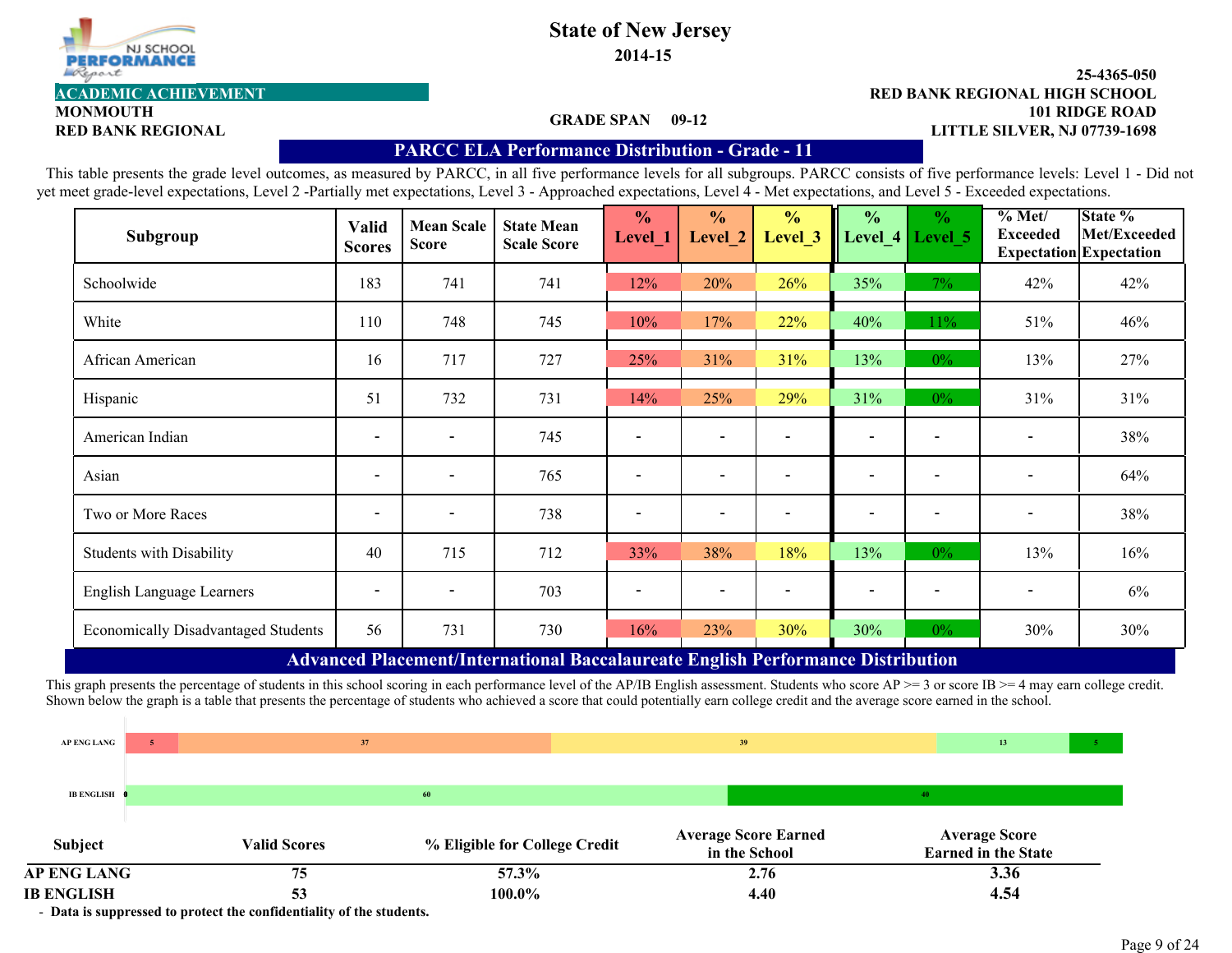

# **State of New Jersey 2014-15**

#### **101 RIDGE ROAD 25-4365-050 RED BANK REGIONAL LITTLE SILVER, NJ 07739-1698 ACADEMIC ACHIEVEMENT RED BANK REGIONAL HIGH SCHOOL**

**GRADE SPAN 09-12**

# **PARCC ALGEBRA I - Performance Distribution**

This table presents the grade level outcomes, as measured by PARCC, in all five performance levels for all subgroups. PARCC consists of five performance levels: Level 1 - Did not yet meet grade-level expectations, Level 2 -Partially met expectations, Level 3 - Approached expectations, Level 4 - Met expectations, and Level 5 - Exceeded expectations.

| Subgroup                                   | <b>Valid</b><br><b>Scores</b> | <b>Mean Scale</b><br><b>Score</b> | <b>State Mean</b><br><b>Scale Score</b> | $\frac{0}{0}$<br>Level_1     | $\frac{0}{0}$<br>Level_2 | $\frac{0}{0}$<br>Level_3 | $\frac{1}{2}$            | $\frac{0}{0}$<br>Level_4   Level_5 | % Met/<br><b>Exceeded</b> | State %<br>Met/Exceeded<br><b>Expectation</b> Expectation |
|--------------------------------------------|-------------------------------|-----------------------------------|-----------------------------------------|------------------------------|--------------------------|--------------------------|--------------------------|------------------------------------|---------------------------|-----------------------------------------------------------|
| Schoolwide                                 | $\overline{\phantom{a}}$      | $\overline{\phantom{a}}$          | 740                                     |                              | $\overline{\phantom{a}}$ |                          | $\overline{\phantom{a}}$ |                                    | $\overline{\phantom{0}}$  | 40%                                                       |
| White                                      | $\blacksquare$                | $\blacksquare$                    | 746                                     | $\qquad \qquad -$            | $\overline{\phantom{a}}$ | $\blacksquare$           | $\overline{\phantom{a}}$ | $\blacksquare$                     | $\overline{\phantom{a}}$  | 47%                                                       |
| African American                           | $\overline{\phantom{a}}$      | $\blacksquare$                    | 722                                     | $\qquad \qquad \blacksquare$ | $\overline{\phantom{a}}$ |                          | $\overline{\phantom{a}}$ | $\overline{\phantom{0}}$           | $\blacksquare$            | 20%                                                       |
| Hispanic                                   | $\overline{\phantom{a}}$      | $\blacksquare$                    | 725                                     | $\blacksquare$               | $\overline{\phantom{a}}$ |                          | $\overline{\phantom{a}}$ | $\blacksquare$                     | $\blacksquare$            | 21%                                                       |
| American Indian                            | $\overline{\phantom{a}}$      | $\blacksquare$                    | 733                                     | $\overline{\phantom{0}}$     | $\overline{\phantom{a}}$ |                          | $\overline{\phantom{a}}$ | $\overline{\phantom{0}}$           | $\overline{\phantom{a}}$  | 35%                                                       |
| Asian                                      | $\blacksquare$                | $\blacksquare$                    | 769                                     | $\blacksquare$               | $\overline{\phantom{a}}$ | $\blacksquare$           | $\overline{\phantom{a}}$ | $\overline{\phantom{a}}$           | $\overline{\phantom{a}}$  | 73%                                                       |
| Two or More Races                          | $\overline{\phantom{a}}$      | $\overline{\phantom{a}}$          | 734                                     | $\overline{\phantom{0}}$     | $\overline{\phantom{0}}$ |                          | $\overline{\phantom{0}}$ | $\overline{\phantom{0}}$           | $\overline{\phantom{a}}$  | 35%                                                       |
| <b>Students with Disability</b>            | $\overline{\phantom{a}}$      | $\overline{\phantom{a}}$          | 710                                     | $\qquad \qquad$              | $\overline{\phantom{a}}$ | $\overline{\phantom{0}}$ | $\overline{\phantom{a}}$ | $\qquad \qquad$                    | $\blacksquare$            | 8%                                                        |
| English Language Learners                  | $\overline{\phantom{a}}$      | $\overline{\phantom{a}}$          | 710                                     | $\overline{\phantom{0}}$     | $\overline{\phantom{a}}$ | $\overline{\phantom{0}}$ | $\overline{\phantom{0}}$ | $\overline{\phantom{0}}$           | $\overline{\phantom{a}}$  | 7%                                                        |
| <b>Economically Disadvantaged Students</b> | $\blacksquare$                | $\blacksquare$                    | 725                                     | $\overline{\phantom{0}}$     | $\overline{\phantom{a}}$ |                          | $\overline{\phantom{a}}$ |                                    | $\overline{\phantom{a}}$  | 21%                                                       |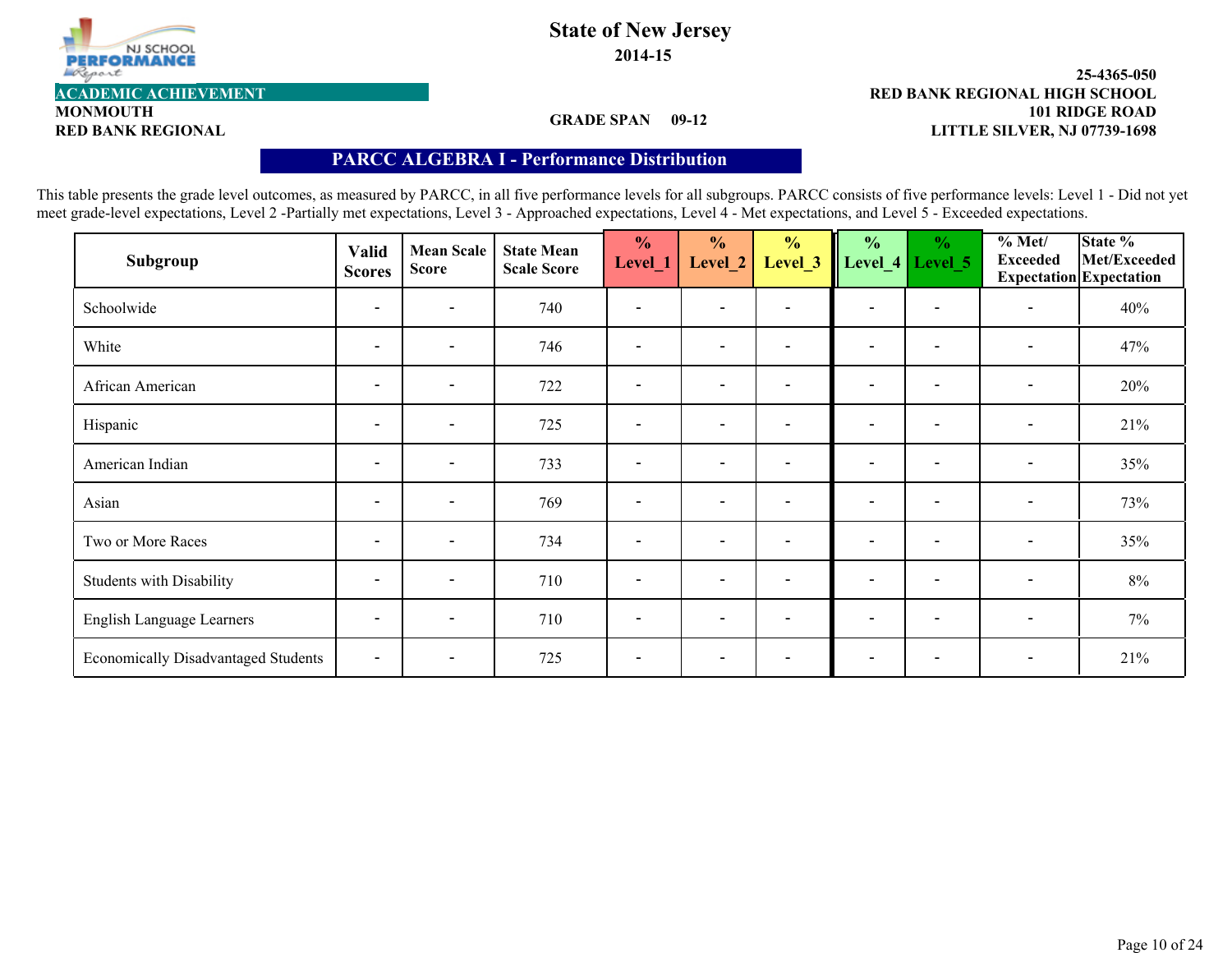

# **State of New Jersey**

**2014-15**

#### **101 RIDGE ROAD 25-4365-050 RED BANK REGIONAL LITTLE SILVER, NJ 07739-1698 ACADEMIC ACHIEVEMENT RED BANK REGIONAL HIGH SCHOOL**

**MONMOUTH**

### **GRADE SPAN 09-12**

### **PARCC GEOMETRY - Performance Distribution**

This table presents the grade level outcomes, as measured by PARCC, in all five performance levels for all subgroups. PARCC consists of five performance levels: Level 1 - Did not yet meet grade-level expectations, Level 2 -Partially met expectations, Level 3 - Approached expectations, Level 4 - Met expectations, and Level 5 - Exceeded expectations.

| Subgroup                                   | Valid<br><b>Scores</b>   | <b>Mean Scale</b><br><b>Score</b> | <b>State Mean</b><br><b>Scale Score</b> | $\frac{0}{0}$<br>Level_1 | $\frac{0}{0}$<br>Level_2 | $\frac{0}{0}$<br>Level <sub>_3</sub> | $\frac{1}{2}$            | $\frac{6}{6}$<br>Level_4   Level_5 | % Met/<br><b>Exceeded</b> | State %<br>Met/Exceeded<br><b>Expectation</b> Expectation |
|--------------------------------------------|--------------------------|-----------------------------------|-----------------------------------------|--------------------------|--------------------------|--------------------------------------|--------------------------|------------------------------------|---------------------------|-----------------------------------------------------------|
| Schoolwide                                 | 195                      | 728                               | 728                                     | 9%                       | 33%                      | 42%                                  | 16%                      | $0\%$                              | 16%                       | 21%                                                       |
| White                                      | 105                      | 735                               | 731                                     | 3%                       | 28%                      | 44%                                  | 26%                      | $0\%$                              | 26%                       | 24%                                                       |
| African American                           | $\overline{\phantom{a}}$ | $\blacksquare$                    | 716                                     |                          | $\overline{\phantom{a}}$ |                                      | $\overline{\phantom{a}}$ |                                    | $\blacksquare$            | $7\%$                                                     |
| Hispanic                                   | $\overline{\phantom{a}}$ | $\overline{\phantom{a}}$          | 718                                     |                          | $\overline{\phantom{a}}$ |                                      | $\overline{\phantom{a}}$ | $\overline{\phantom{0}}$           | $\overline{\phantom{a}}$  | 8%                                                        |
| American Indian                            | $\overline{\phantom{a}}$ | $\overline{\phantom{a}}$          | 722                                     |                          | $\overline{\phantom{a}}$ |                                      | $\overline{\phantom{0}}$ |                                    | $\overline{\phantom{a}}$  | 12%                                                       |
| Asian                                      | $\blacksquare$           | $\blacksquare$                    | 751                                     | $\qquad \qquad -$        | $\overline{\phantom{a}}$ | $\sim$                               | $\overline{\phantom{a}}$ | $\qquad \qquad -$                  | $\overline{\phantom{a}}$  | 54%                                                       |
| Two or More Races                          | $\overline{\phantom{a}}$ | $\overline{\phantom{a}}$          | 724                                     |                          | $\overline{\phantom{a}}$ |                                      | $\overline{\phantom{0}}$ | $\overline{\phantom{0}}$           | $\overline{\phantom{a}}$  | 20%                                                       |
| <b>Students with Disability</b>            | $\overline{\phantom{a}}$ | $\blacksquare$                    | 709                                     | $\overline{\phantom{0}}$ | $\overline{\phantom{a}}$ |                                      | $\overline{\phantom{0}}$ | $\qquad \qquad \blacksquare$       | $\overline{\phantom{a}}$  | 4%                                                        |
| English Language Learners                  | $\overline{\phantom{a}}$ | $\qquad \qquad -$                 | 710                                     |                          | $\overline{\phantom{a}}$ |                                      | $\overline{\phantom{0}}$ | $\overline{\phantom{0}}$           | $\overline{\phantom{a}}$  | $6\%$                                                     |
| <b>Economically Disadvantaged Students</b> | $\blacksquare$           | $\overline{\phantom{a}}$          | 718                                     |                          | $\overline{\phantom{0}}$ |                                      |                          |                                    | $\overline{\phantom{a}}$  | 8%                                                        |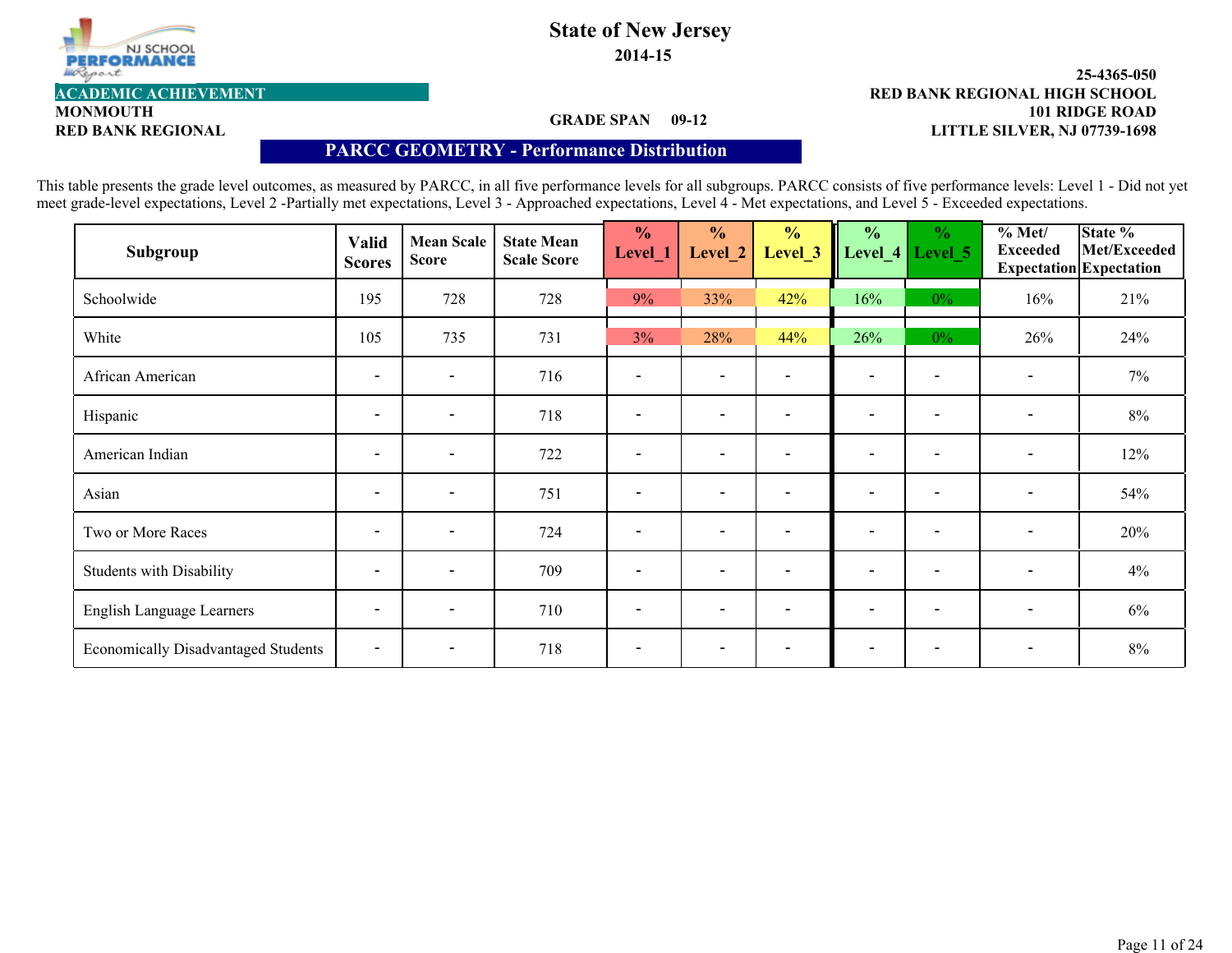

# **State of New Jersey**

**2014-15**

#### **101 RIDGE ROAD 25-4365-050 RED BANK REGIONAL LITTLE SILVER, NJ 07739-1698 ACADEMIC ACHIEVEMENT RED BANK REGIONAL HIGH SCHOOL**

**MONMOUTH**

### **GRADE SPAN 09-12**

### **PARCC ALGEBRA II - Performance Distribution**

This table presents the grade level outcomes, as measured by PARCC, in all five performance levels for all subgroups. PARCC consists of five performance levels: Level 1 - Did not yet meet grade-level expectations, Level 2 -Partially met expectations, Level 3 - Approached expectations, Level 4 - Met expectations, and Level 5 - Exceeded expectations.

| Subgroup                                   | Valid<br><b>Scores</b>   | <b>Mean Scale</b><br><b>Score</b> | <b>State Mean</b><br><b>Scale Score</b> | $\frac{0}{0}$<br>Level_1 | $\frac{0}{0}$<br>Level_2 | $\frac{0}{0}$<br>Level <sub>_3</sub> | $\frac{1}{2}$            | $\frac{6}{6}$<br>Level_4   Level_5 | % Met/<br><b>Exceeded</b> | State %<br>Met/Exceeded<br><b>Expectation</b> Expectation |
|--------------------------------------------|--------------------------|-----------------------------------|-----------------------------------------|--------------------------|--------------------------|--------------------------------------|--------------------------|------------------------------------|---------------------------|-----------------------------------------------------------|
| Schoolwide                                 | 195                      | 720                               | 721                                     | 27%                      | 32%                      | 21%                                  | 20%                      | $1\%$                              | 21%                       | 24%                                                       |
| White                                      | 119                      | 726                               | 725                                     | 20%                      | 32%                      | 21%                                  | 25%                      | $2\%$                              | 27%                       | 27%                                                       |
| African American                           | $\overline{\phantom{a}}$ | $\blacksquare$                    | 701                                     |                          | $\overline{\phantom{a}}$ |                                      | $\overline{\phantom{a}}$ |                                    | $\overline{\phantom{a}}$  | 8%                                                        |
| Hispanic                                   | $\overline{\phantom{a}}$ | $\overline{\phantom{a}}$          | 706                                     |                          | $\overline{\phantom{a}}$ |                                      | $\overline{\phantom{a}}$ | $\overline{\phantom{0}}$           | $\overline{\phantom{a}}$  | 10%                                                       |
| American Indian                            | $\overline{\phantom{a}}$ | $\overline{\phantom{a}}$          | 720                                     |                          | $\overline{\phantom{a}}$ |                                      | $\overline{\phantom{0}}$ |                                    | $\overline{\phantom{a}}$  | 23%                                                       |
| Asian                                      | $\blacksquare$           | $\blacksquare$                    | 751                                     | $\qquad \qquad -$        | $\overline{\phantom{a}}$ | $\sim$                               | $\overline{\phantom{a}}$ | $\qquad \qquad -$                  | $\overline{\phantom{a}}$  | 53%                                                       |
| Two or More Races                          | $\overline{\phantom{a}}$ | $\overline{\phantom{a}}$          | 716                                     |                          | $\overline{\phantom{a}}$ |                                      | $\overline{\phantom{0}}$ | $\overline{\phantom{0}}$           | $\overline{\phantom{a}}$  | 21%                                                       |
| <b>Students with Disability</b>            | $\overline{\phantom{a}}$ | $\blacksquare$                    | 691                                     | $\overline{\phantom{0}}$ | $\overline{\phantom{0}}$ |                                      | $\overline{\phantom{0}}$ | $\qquad \qquad \blacksquare$       | $\overline{\phantom{a}}$  | 4%                                                        |
| English Language Learners                  | $\overline{\phantom{a}}$ | $\qquad \qquad -$                 | 694                                     |                          | $\overline{\phantom{a}}$ |                                      | $\overline{\phantom{0}}$ | $\overline{\phantom{0}}$           | $\overline{\phantom{a}}$  | $6\%$                                                     |
| <b>Economically Disadvantaged Students</b> | $\blacksquare$           | $\overline{\phantom{a}}$          | 705                                     | $\qquad \qquad$          | $\overline{\phantom{0}}$ |                                      | $\overline{\phantom{0}}$ |                                    | $\overline{\phantom{a}}$  | 9%                                                        |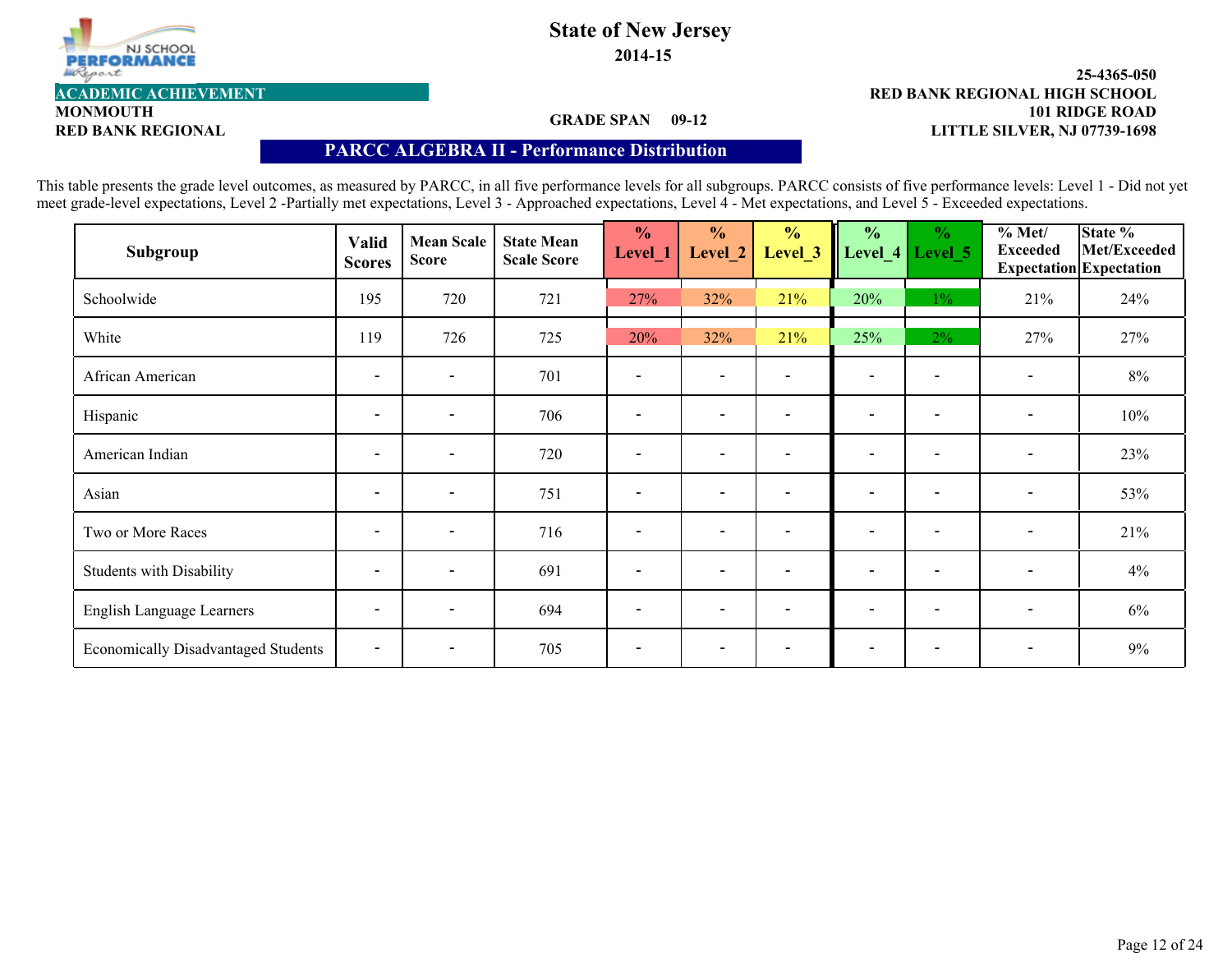

# **COLLEGE AND CAREER READINESS**

# **MONMOUTH**

#### **101 RIDGE ROAD 25-4365-050 RED BANK REGIONAL LITTLE SILVER, NJ 07739-1698 RED BANK REGIONAL HIGH SCHOOL**

### **GRADE SPAN 09-12**

 Students in high schools begin to demonstrate college readiness behaviors long before they actually graduate from high school. Among those behaviors are taking college entrance exams and challenging themselves with rigorous course work. The table below presents five such indicators: the percentage of students enrolled in the 12th grade who took the SAT or ACT, the percentage of 10th and 11th graders who took the PSAT, the percentage of students who scored above the SAT benchmark of 1550, the percentage of 11th and 12th graders who took at least one AP or IB test in English, math, social studies or science, and the percentage of those AP or IB tests that were scored a 3 or higher.

 The below chart consist of five columns with measures. The first column - Schoolwide Performance - represents the outcomes for these particular indicators in the school. The second column - Peer School Percentile - indicates how the school's performance compares to its group of peer schools. The third column - Statewide Percentile - indicates how the school's performance compares to schools across the state. The fourth column - Statewide Target - provides the statewide targets for each of these indicators. The last column - Met Target? - indicates whether the School Performance met or exceeded the statewide target. The Summary row presents the averages of the peer school percentiles, the average of statewide percentiles and the percentage of statewide targets met.

| <b>College and Career Readiness Indicators</b>                                                            | <b>Schoolwide</b><br>Performance | Peer<br>Percentile | <b>Statewide</b><br>Percentile | Statewide Target | <b>Met Target?</b> |
|-----------------------------------------------------------------------------------------------------------|----------------------------------|--------------------|--------------------------------|------------------|--------------------|
| Percent of Students Participating in SAT or ACT                                                           | 95%                              | 94                 | 73                             | 80%              | <b>YES</b>         |
| Percent of Students Participating in PSAT or PLAN                                                         | 98%                              | 84                 | 76                             | 60%              | <b>YES</b>         |
| Percent of Students Scoring Above 1550 on SAT                                                             | 52%                              | 81                 | 71                             | 40%              | <b>YES</b>         |
| Percent of Students Taking at least one AP Test or IB Test in<br>English, Math, Social Studies or Science | 60%                              | 94                 | 95                             | 35%              | <b>YES</b>         |
| Percent of AP Tests $\ge$ = 3 or IB Test $\ge$ = 4 in English, Math,<br>Social Studies or Science         | 62%                              | 32                 | 47                             | 75%              | NO.                |
| <b>Summary</b>                                                                                            |                                  | 77                 | 72                             |                  | 80%                |

The first column of the table below presents the percentage of students enrolled in the 12th grade who took the SAT or ACT and the percentage of students enrolled in 10th and 11th grade who took the PSAT. The second column provides the average across the school's peer group for these two metrics.

| 2014-15 Percent of Students      | <b>School</b> | Peer Avg. | <b>State Avg.</b> |
|----------------------------------|---------------|-----------|-------------------|
| Participating in SAT             | 91.9%         | 78.5%     | 79.1%             |
| Participating in ACT             | 35.1%         |           | 25.2%             |
| Participating in PSAT or PLAN    | 97.6%         | 83.6%     | 79.6%             |
| Participating in Dual Enrollment | $0.4\%$       |           | 14.9%             |

## **College Readiness Test Participation AP/IB Participation - 'Unique' Students**

The table below presents the proportion of 'unique' students enrolled in at least 11th and 12th grade i.e, each student is counted once regardless of how many AP or IB courses he/she may take. The table also presents the proportion of how many 'unique' students took at least one AP or IB test to the school's enrollment in 11th and 12th grade.

| hool  | Peer Avg. | State Avg | 2014-15 Percent of Students Taking                                        | <b>School</b> | Peer Avg. | State Avg. |
|-------|-----------|-----------|---------------------------------------------------------------------------|---------------|-----------|------------|
| 91.9% | 78.5%     | 79.1%     | One or More Course                                                        | 62.4%         | 33.8%     | $36.3\%$   |
| 35.1% |           | $25.2\%$  | One or More Test                                                          | 70.1%         | 29.1%     | $30.7\%$   |
| 97.6% | 83.6%     | 79.6%     | At least one AP or IB Test in English,<br>Math, Social Studies or Science | $60.2\%$      | $25.1\%$  | 25.3%      |

Note: Students who are enrolled in AP/IB coursework or take AP/IB tests in grades other than 11th and 12th are included in the numerator of this calculation.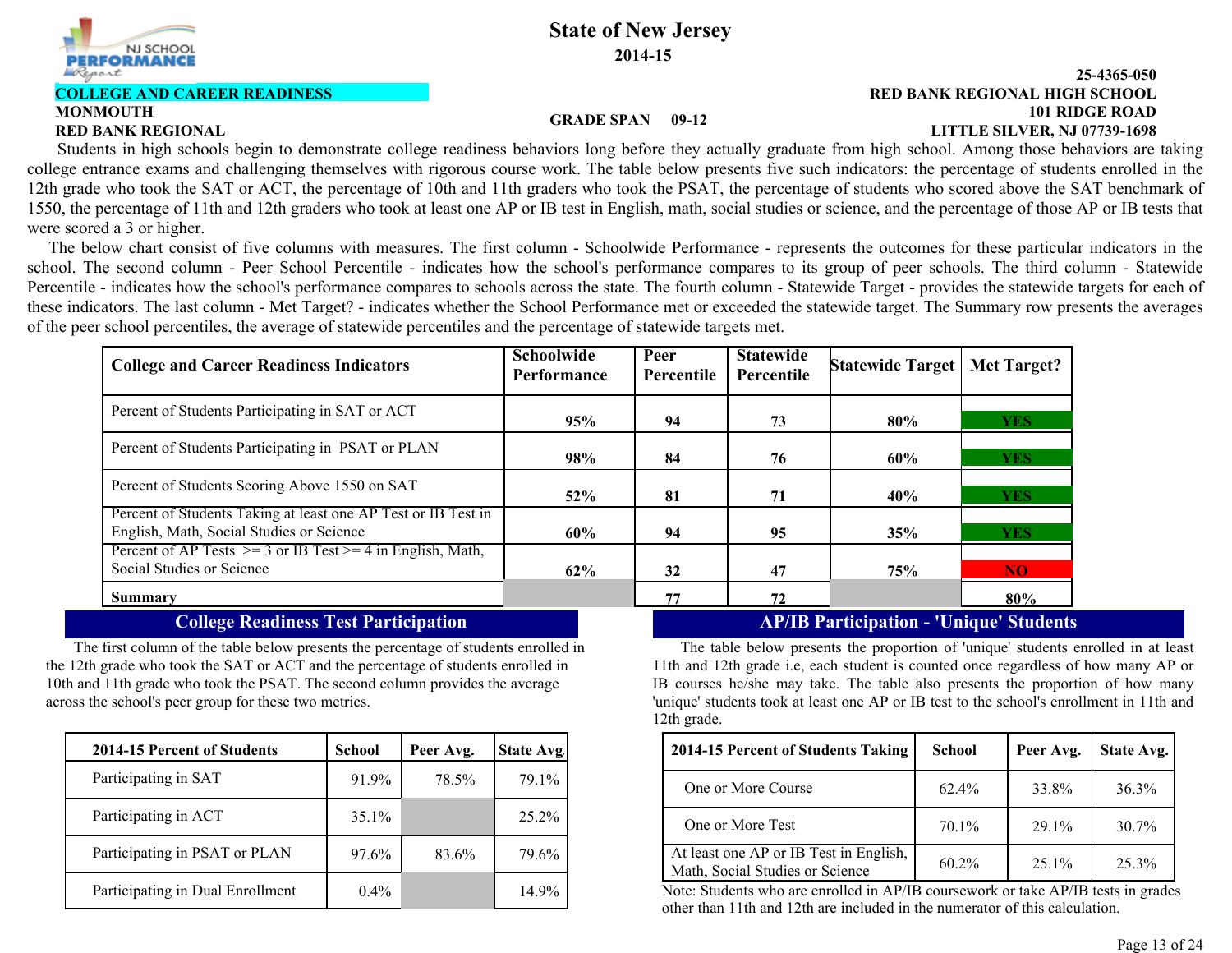

**COLLEGE AND CAREER READINESS**

**MONMOUTH**

### **GRADE SPAN**

**101 RIDGE ROAD 25-4365-050 RED BANK REGIONAL LITTLE SILVER, NJ 07739-1698 RED BANK REGIONAL HIGH SCHOOL**

### **Participation Trends - SAT Testing Transfer AP /IB Test Results**



## **Scholastic Assessment Test (SAT) Results**

This table presents the percentage of students who achieved a composite SAT score of 1550 or higher. The SAT benchmark score of 1550 (Critical Reading, Mathematics and Writing Score combined) indicates a 65 percent likelihood of achieving a B- average or higher during the first year of college, which in turn has been found by the College Board's research to be indicative of a high likelihood of college success and completion.

| 2014-15                                          | <b>School</b> | Peer Avg. | State Avg. |
|--------------------------------------------------|---------------|-----------|------------|
| Percent of Students Scoring<br>Above 1550 on SAT | 52.1%         | 42.8%     | 43.8%      |

## **Composite SAT Score**

This chart presents the average composite SAT score from the last academic year for students enrolled in this school as well as the average scores achieved in Critical Reading, Mathematics and Writing. The averages from this school's peer group are also presented.

| 2014-15                 | <b>School</b> | Peer Avg. | State Avg. |
|-------------------------|---------------|-----------|------------|
| Composite SAT Score     | 1,564         | 1,522     | 1,508      |
| <b>Critical Reading</b> | 514           | 497       | 496        |
| <b>Mathematics</b>      | 533           | 524       | 518        |
| Writing                 | 517           | 501       | 494        |

This table presents the percentage of all AP/IB tests taken by students enrolled in the school that were scored  $AP \ge 3$  and scored IB  $\ge 4$ .

| 2014-15                                                                                    | <b>School</b> |       | <b>Peer Avg.</b> State Avg. |
|--------------------------------------------------------------------------------------------|---------------|-------|-----------------------------|
| Percent of AP Tests $\ge$ = 3 or IB Test $\ge$ = 4                                         | 59.7%         | 70.1% | 72.4%                       |
| Percent of Scores in AP $>=$ 3 or IB $>=$ 4 in<br>English, Math, Social Studies or Science | 61.8%         | 70.3% | $697\%$                     |

# **SAT Benchmark Trends**

**This chart presents the percentage of students who achieved a composite SAT score of 1550 or**



### **Composite SAT Score**

This chart presents the scores achieved in Critical Reading, Mathematics and Writing by the students at the 25th percentile, the 50th percentile and the 75th percentile of the school's distribution of SAT scores.

| School | Peer Avg.                | State Avg. | 2014-15                | <b>Critical Reading</b> | Mathematics | <b>Writing</b> |
|--------|--------------------------|------------|------------------------|-------------------------|-------------|----------------|
| .564   | ,522                     | .508       |                        |                         |             |                |
|        |                          |            | <b>75th Percentile</b> | 590                     | 600         | 600            |
| 514    | 497                      | 496        |                        |                         |             |                |
|        |                          |            | <b>50th Percentile</b> | 520                     | 530         | 510            |
| 533    | 524                      | 518        | 25th Percentile        |                         |             |                |
| 517    | $\mathcal{L}$ $\Omega$ 1 | $A \cap A$ |                        | 440                     | 470         | 440            |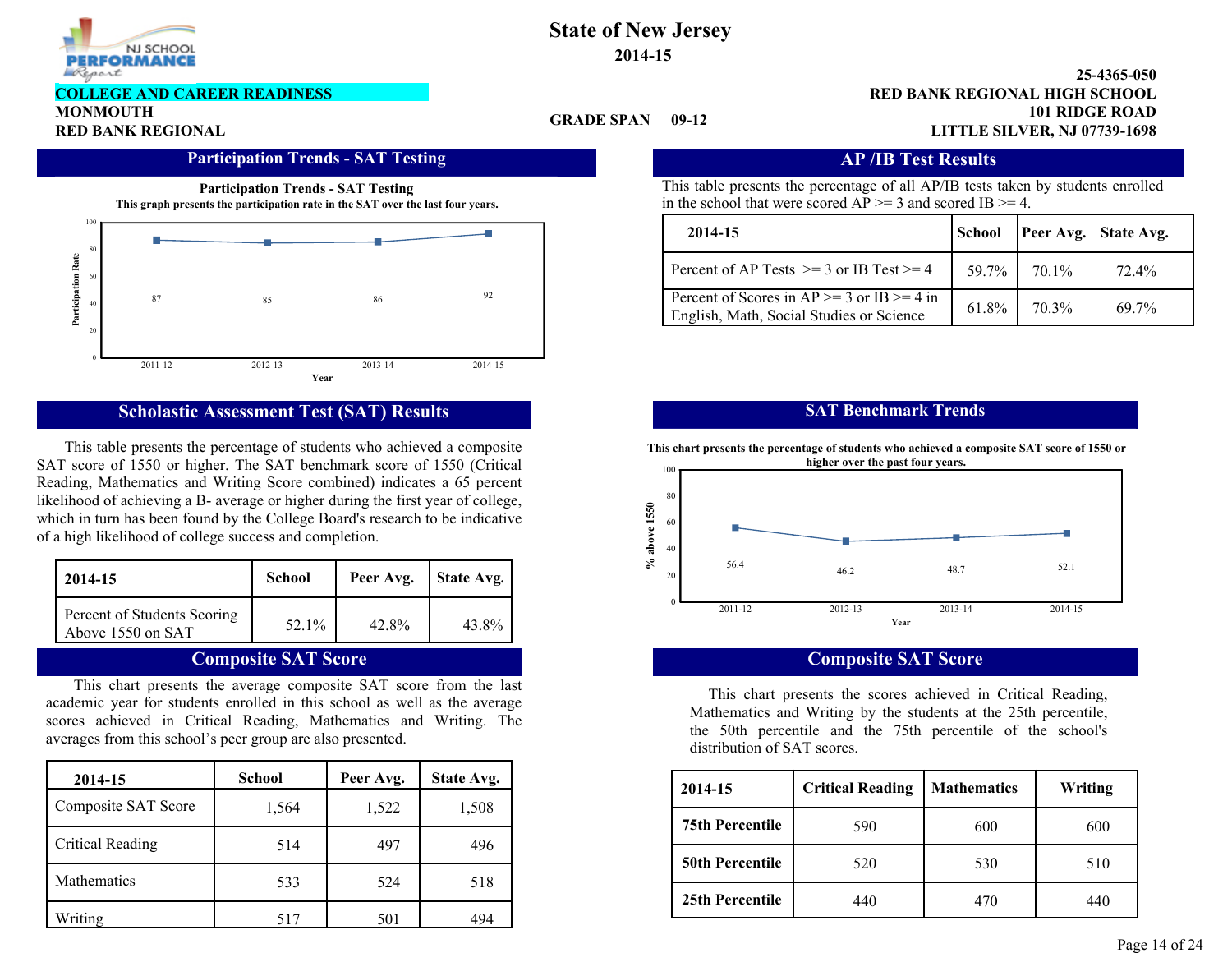

**COLLEGE AND CAREER READINESS**

**MONMOUTH**

**GRADE SPAN 09-12**

**101 RIDGE ROAD 25-4365-050 RED BANK REGIONAL LITTLE SILVER, NJ 07739-1698 RED BANK REGIONAL HIGH SCHOOL**

## **AP/IB Courses Offered**

This table presents the count of students enrolled in each AP/IB course offered in this school in the first column. The second column presents the count of tests taken in each AP/IB course. The numbers may not match as some students do not take the test in the same year as they take the course and some students may take the course without taking the test or vice versa.

| <b>AP/IB Course Name</b>              | <b>Students</b><br><b>Enrolled</b> | <b>Students</b><br><b>Tested</b> |
|---------------------------------------|------------------------------------|----------------------------------|
| AP English Language and Composition   | 80                                 | 80                               |
| AP English Literature and Composition | 78                                 | 78                               |
| <b>AP</b> Statistics                  | 38                                 | 38                               |
| <b>AP Biology</b>                     | 36                                 | 36                               |
| AP Microeconomics                     | 30                                 | 30                               |
| AP U.S. History                       | 28                                 | 28                               |
| <b>AP Calculus AB</b>                 | 27                                 | 27                               |
| AP Physics B                          | 21                                 |                                  |
| AP Computer Science A                 | 20                                 | 20                               |
| AP Music Theory                       | 18                                 | 18                               |
| AP European History                   | 16                                 | 16                               |
| <b>AP</b> Chemistry                   | 16                                 | 16                               |
| AP Human Geography                    | 13                                 | 13                               |
| AP Spanish Language                   | 12                                 | 13                               |
| <b>AP Calculus BC</b>                 | 8                                  | 8                                |
| AP Studio Art/Drawing Portfolio       | 3                                  | 1                                |
| AP Physics 1                          |                                    | 21                               |
| AP Studio Art/Two-Demensional         |                                    | 2                                |

| <b>AP/IB Course Name</b>        | <b>Students</b><br><b>Enrolled</b> | <b>Students</b><br><b>Tested</b> |
|---------------------------------|------------------------------------|----------------------------------|
| AP Art/History of Art           |                                    | 1                                |
| AP Italian Language and Culture |                                    | 1                                |
| IB Language A (English)         | 140                                | 58                               |
| <b>IB Environmental Science</b> | 83                                 | 166                              |
| <b>IB</b> History               | 65                                 | 22                               |
| <b>IB</b> Psychology            | 38                                 | 18                               |
| IB Language B/Spanish           | 32                                 | 19                               |
| IB Theory of Knowledge          | 29                                 | 11                               |
| <b>IB Mathematical Studies</b>  | 29                                 | 30                               |
| <b>IB</b> Mathematics           | 5                                  | 5                                |
| IB Art/Design                   | 4                                  | 3                                |
| <b>IB Human Rights</b>          |                                    | 3                                |
| <b>IB</b> Politics              |                                    | 5                                |
| IB World Religion               |                                    | 1                                |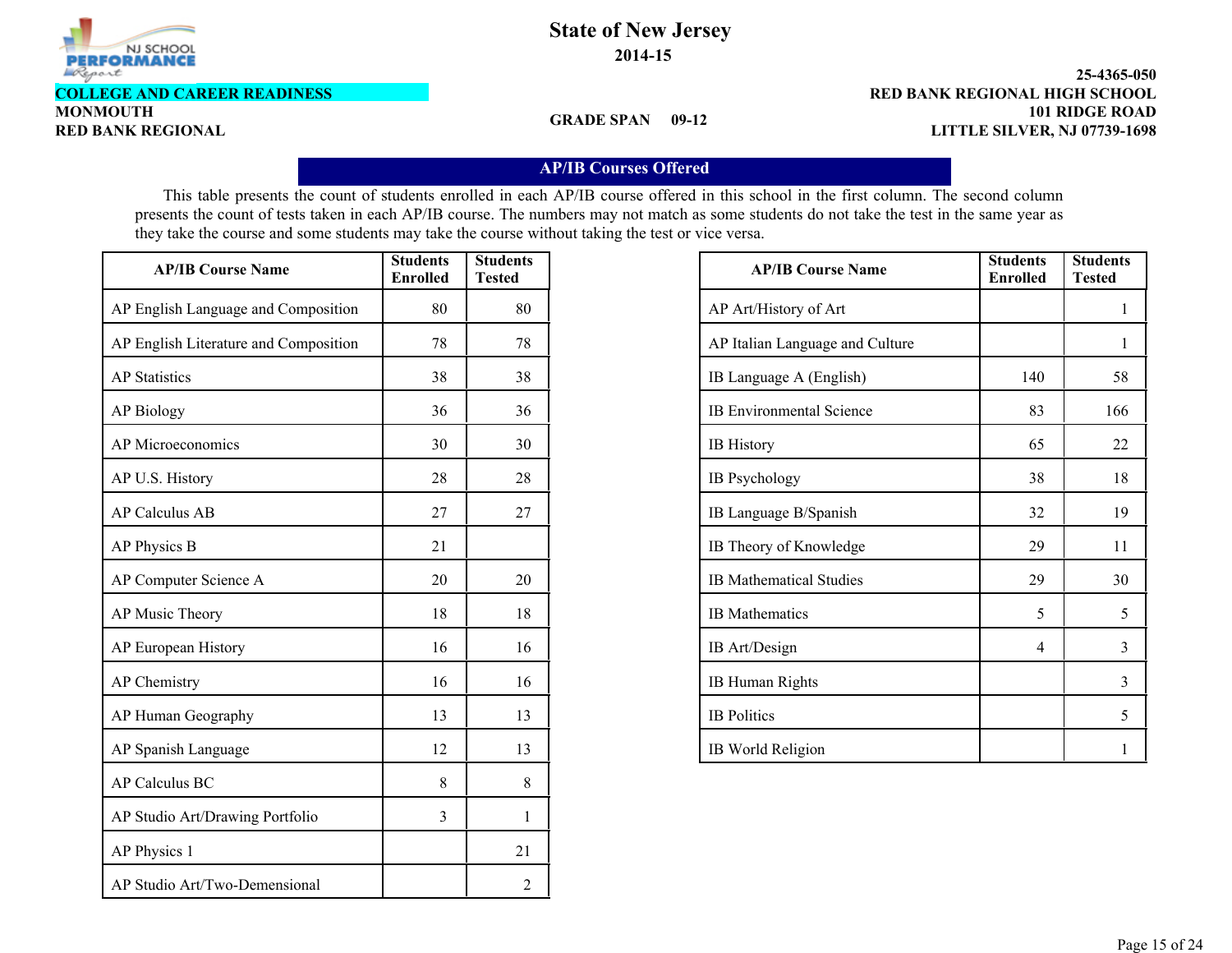

**COLLEGE AND CAREER READINESS**

**MONMOUTH**

**GRADE SPAN 09-12**

**101 RIDGE ROAD 25-4365-050 RED BANK REGIONAL LITTLE SILVER, NJ 07739-1698 RED BANK REGIONAL HIGH SCHOOL**

# **Visual and Performing Arts**

The chart below contains the percentage of students who were enrolled in at least one Dance, Drama/Theater, Music or Visual Arts class in this school. The last row shows the percentage of students who were enrolled in any Visual and Performing Arts classes in the school.

| <b>Percent of Students Enrolled</b>          | <b>School</b> | <b>State</b> |
|----------------------------------------------|---------------|--------------|
| Dance                                        | $8.0\%$       | 2.1%         |
| Drama/Theater                                | $6.9\%$       | $3.8\%$      |
| <b>Music</b>                                 | 14.9%         | 17.8%        |
| <b>Visual Arts</b>                           | 21.0%         | 31.7%        |
| <b>Total: All Visual and Performing Arts</b> | 46.7%         | 49.9%        |

**N/R - Data Not Reported**

# **Participation in Career Readiness**

The chart below contains percentage of students who were participants in an approved Career and Technical Education Program in this school as well as across the State of New Jersey.

| <b>Percent of Students Enrolled</b>   | <b>School</b> | <b>State</b> |  |
|---------------------------------------|---------------|--------------|--|
| <b>Participating in CTE</b>           | 54.6%         | 18.3%        |  |
| <b>Structured Learning Experience</b> | $0.3\%$       | $7.0\%$      |  |

**N/R - Data Not Reported**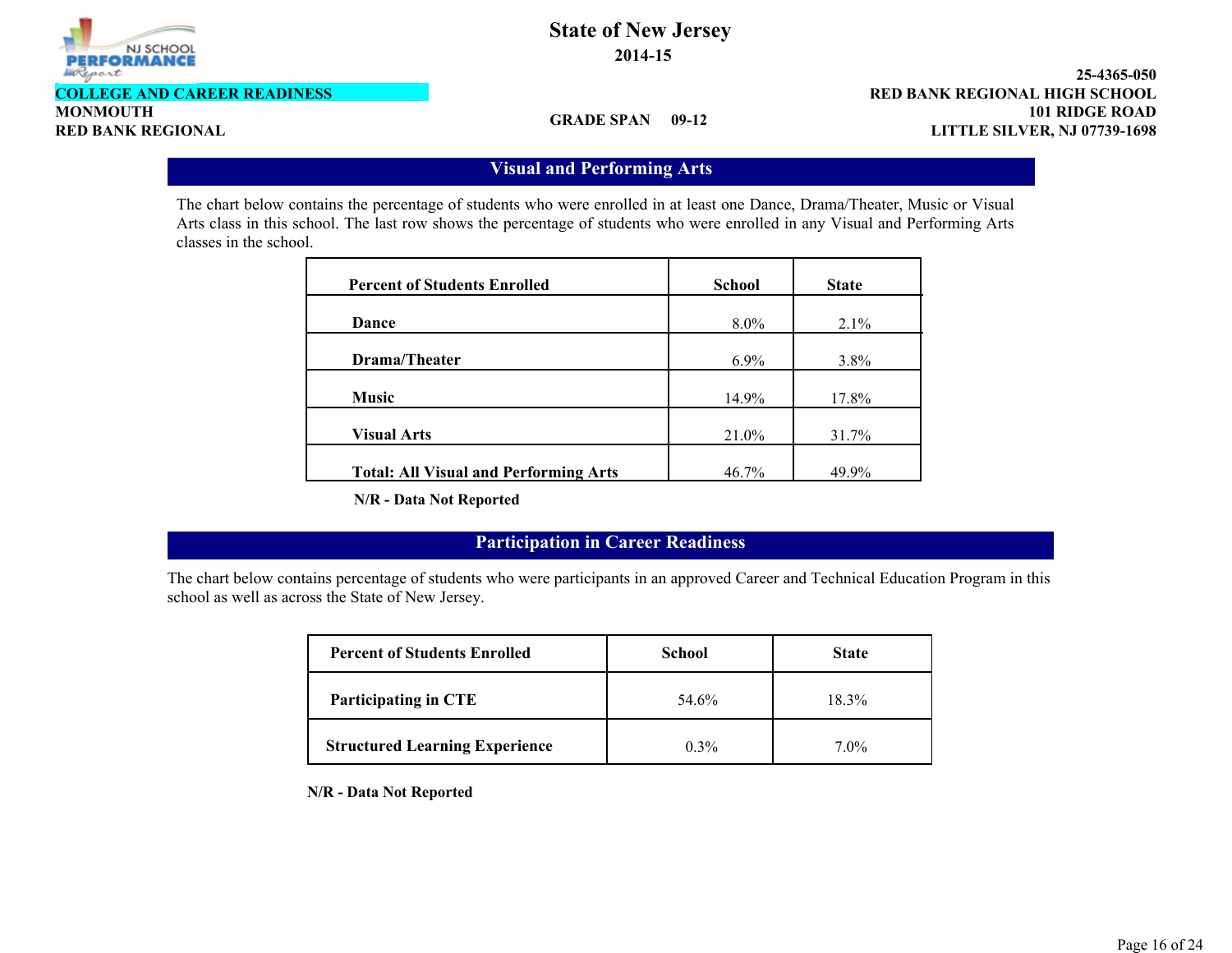

# **MONMOUTH**

#### **101 RIDGE ROAD 25-4365-050 RED BANK REGIONAL LITTLE SILVER, NJ 07739-1698 GRADUATION AND POSTSECONDARY RED BANK REGIONAL HIGH SCHOOL**

#### **GRADE SPAN 09-12**

This section of the performance report presents data about graduation, dropout and post-secondary attendance. The graduation rate is calculated according to the ESEA Cohort methodology as required by the United States Department of Education. Dropout rates are calculated from student-level data submitted by districts for students officially classified as dropouts. The dropout rate is the count of students who dropout in an academic year divided by the school's total enrollment.

The below chart consist of five columns with measures. The first column - Schoolwide Performance - represents the outcomes for these particular indicators in this school. The second column - Peer School Percentile - indicates how the school's performance compares to its group of peer schools. The third column - Statewide Percentile - indicates how the school's performance compares to schools across the state.. The fourth column - Statewide Target - provides the statewide targets for each of these indicators. The Statewide Target for Graduation Rate was established pursuant to NJDOE's ESEA Accountability Workbook. The last column - Met Target indicates whether the School Performance met or exceeded the statewide target. The Summary row presents the averages of the peer school percentile, the average of statewide percentile and the percentage of statewide targets met.

| <b>Graduation &amp; Post Secondary Indicators</b> | <b>Schoolwide</b><br>Performance | <b>Peer Percentile</b> | <b>Statewide</b><br>Percentile  | <b>Statewide</b><br>Targets | <b>Met Target</b> |
|---------------------------------------------------|----------------------------------|------------------------|---------------------------------|-----------------------------|-------------------|
|                                                   |                                  |                        |                                 |                             |                   |
| <b>Overall Graduation Rate</b>                    | 96%                              | 84                     | 69                              | <b>78%</b>                  | YES               |
|                                                   |                                  |                        |                                 |                             |                   |
| <b>Dropout Rate</b>                               | $0.5\%$                          | 39                     | 48                              | 2%                          | YES               |
| <b>SUMMARY - Graduation &amp; Post-Secondary</b>  |                                  | 62                     | 59                              |                             | 100%              |
| <b>Graduation Rate by Subgroup</b>                |                                  |                        | <b>Dropout Rate by Subgroup</b> |                             |                   |

This table presents for all NCLB-identified subgroups the "4-year Adjusted Graduation Rate." This rate calculates the percentage of students who are awarded a regular, high school diploma within four years of becoming a first-time ninth grader. The rate is adjusted to account for students who 'transfer-in' and for students who are verified as 'transfers-out'.

|                                            | <b>School</b> | <b>State Target</b> |
|--------------------------------------------|---------------|---------------------|
| Schoolwide                                 | 96%           | 78%                 |
| White                                      | 98%           |                     |
| African American                           | 91%           |                     |
| Hispanic                                   | 90%           |                     |
| American Indian                            |               |                     |
| Asian                                      |               |                     |
| Native Hawaiian                            | -             |                     |
| Two or More Races                          | -             |                     |
| <b>Students with Disability</b>            | 89%           |                     |
| English Language Learners                  |               |                     |
| <b>Economically Disadvantaged Students</b> | 90%           |                     |

This table presents for all NCLB-identified subgroups the Dropout rate. This rate calculates the percentage of students who are classified as dropouts divided by the school's total enrollment and by each subgroup enrollment.

|                                            | <b>School</b> | <b>State Target</b> |
|--------------------------------------------|---------------|---------------------|
| Schoolwide                                 | $.5\%$        | $2\%$               |
| White                                      | $.1\%$        |                     |
| African American                           | $1\%$         |                     |
| Hispanic                                   | 1.4%          |                     |
| American Indian                            |               |                     |
| Asian                                      |               |                     |
| Native Hawaiian                            |               |                     |
| Two or More Races                          |               |                     |
| <b>Students with Disability</b>            | $0\%$         |                     |
| <b>English Language Learners</b>           |               |                     |
| <b>Economically Disadvantaged Students</b> | $.3\%$        |                     |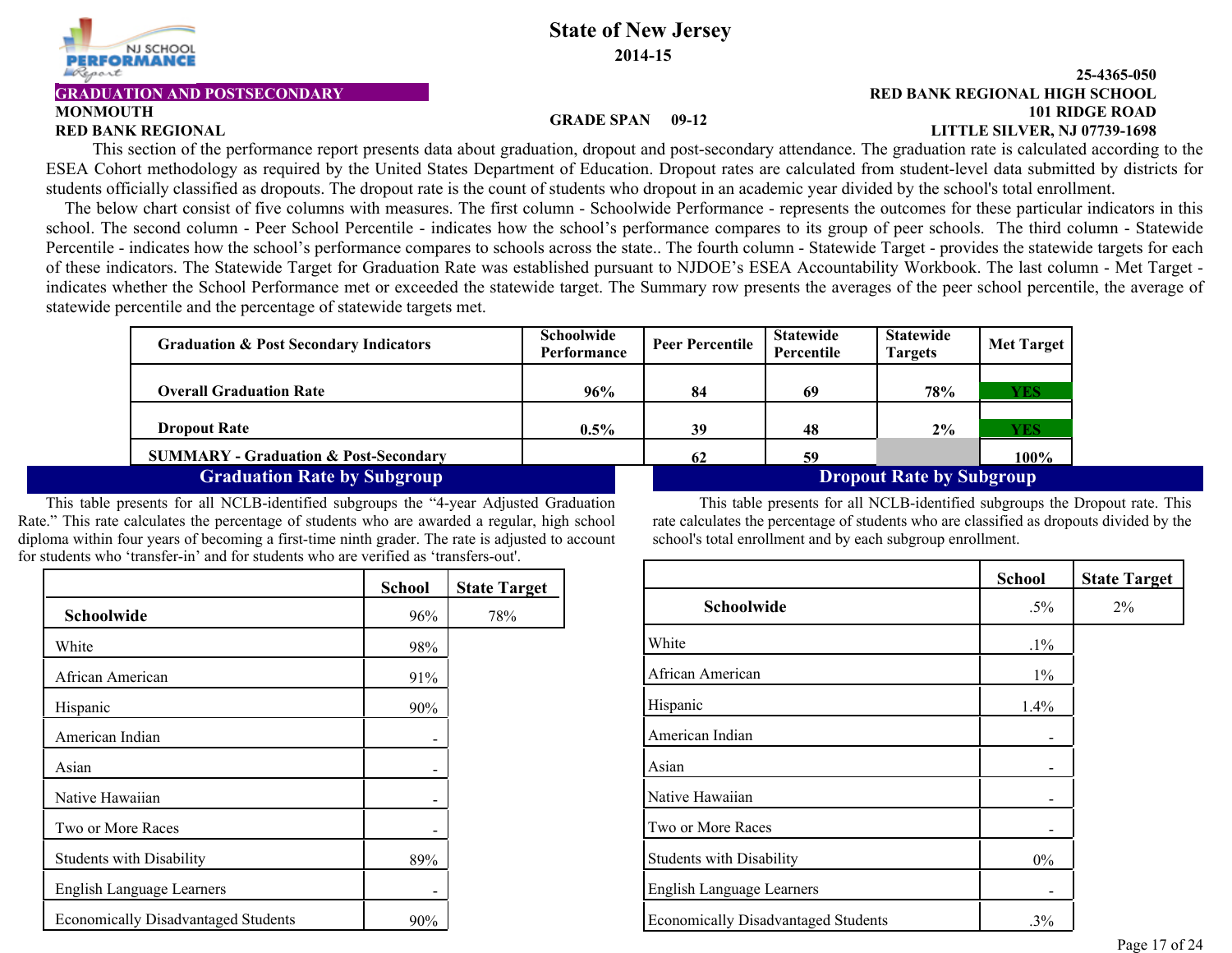

# **State of New Jersey 2014-15**

**GRADE SPAN 09-12**

**101 RIDGE ROAD 25-4365-050 RED BANK REGIONAL LITTLE SILVER, NJ 07739-1698 GRADUATION AND POSTSECONDARY RED BANK REGIONAL HIGH SCHOOL**

# **Graduation Pathway Rates**

This chart presents the percentage of high school graduates who graduated by passing both sections of the HSPA, who were exempt from passing the HSPA, or who demonstrated proficiency through an alternative pathway such as through the Alternative High School Assessment, achievement of the 'Just Proficient Mean' or an appeal process.



# **Extended Year Graduation Rate**

The chart below presents the 4-year and 5-year graduation rate for the prior school year's cohort in addition to the 4-year graduation rate for last year's cohort.

| <b>Class of</b> | 4-year Rate | 5-year Rate |
|-----------------|-------------|-------------|
| 2012            | 94%         | 96%         |
| 2013            | 97%         | 97%         |
| 2014            | 94%         | 95%         |
| 2015            | 96%         |             |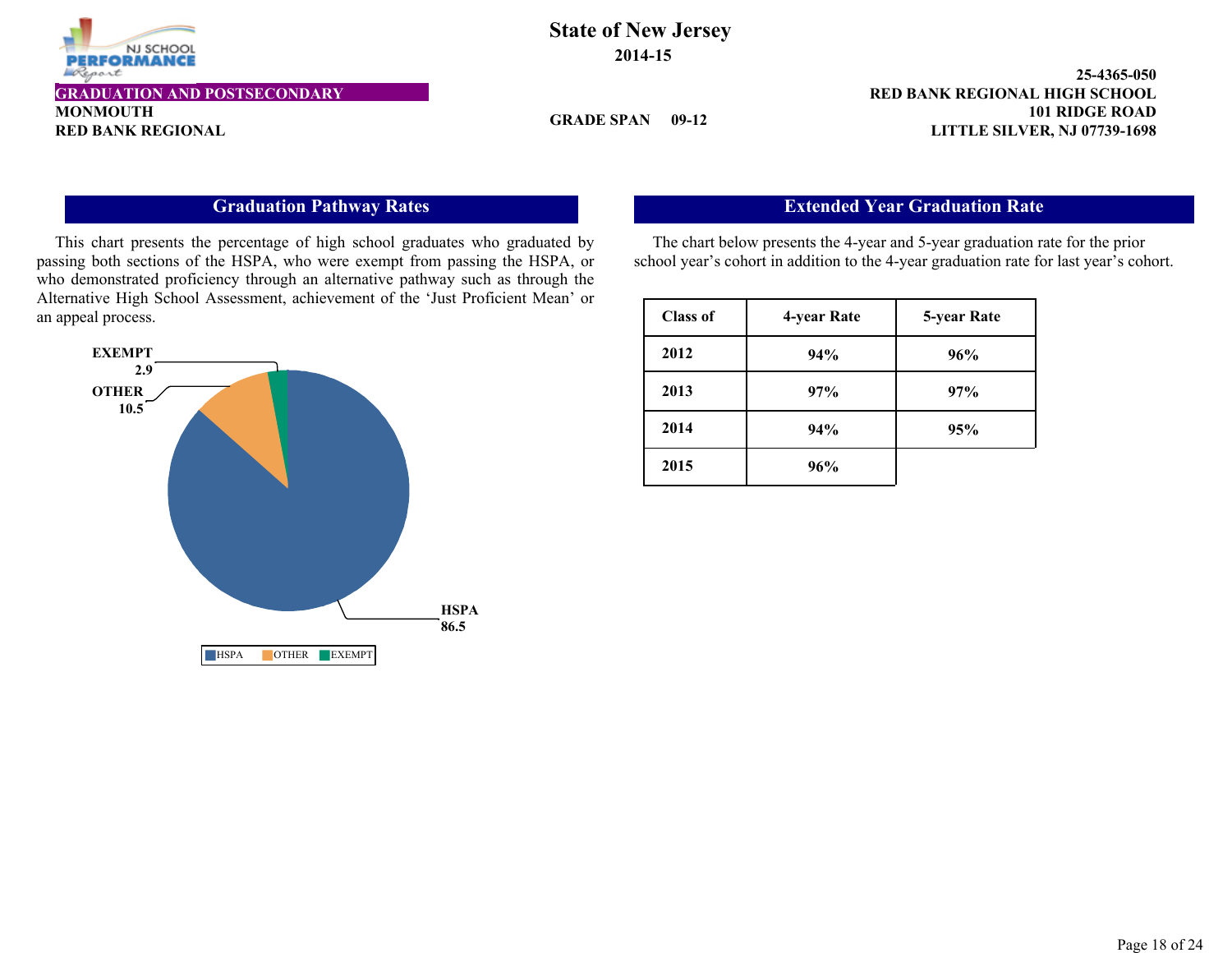

# **State of New Jersey 2014-15**

**GRADE SPAN 09-12**

**101 RIDGE ROAD 25-4365-050 RED BANK REGIONAL LITTLE SILVER, NJ 07739-1698 GRADUATION AND POSTSECONDARY RED BANK REGIONAL HIGH SCHOOL**

## **Postsecondary Enrollment Rates**

This chart presents the enrollment rates of this school's high school graduates, 16-months after high school graduation. The data is from the National Student Clearinghouse which reports that it collects student-level enrollment data from 95% of Institutions of Higher Education nationwide.

 The last columns indicate, for the schoolwide total and each subgroup, the percentage of postsecondary enrollees that were enrolled in either a 2 year or a 4 year institution.

|                                            | Percent<br><b>Enrolled</b> | <b>Percent</b> in<br>2 Year | <b>Percent</b> in<br>4 Year |
|--------------------------------------------|----------------------------|-----------------------------|-----------------------------|
| <b>Statewide</b>                           | 78.5%                      | 34.3%                       | 64.7%                       |
| Schoolwide                                 | 86%                        | 33.2%                       | 66.8%                       |
| White                                      | 94.1%                      | 25.7%                       | 74.3%                       |
| African American                           |                            |                             |                             |
| Hispanic                                   | 61.5%                      | 67.5%                       | 32.5%                       |
| Asian                                      |                            |                             |                             |
| American Indian                            |                            |                             |                             |
| Native Hawaiian                            |                            |                             |                             |
| Two or More Races                          |                            |                             |                             |
| <b>Students with Disability</b>            | 80.4%                      | 51.1%                       | 48.9%                       |
| <b>English Language Learners</b>           |                            |                             |                             |
| <b>Economically Disadvantaged Students</b> | 80.9%                      | 49.1%                       | 50.9%                       |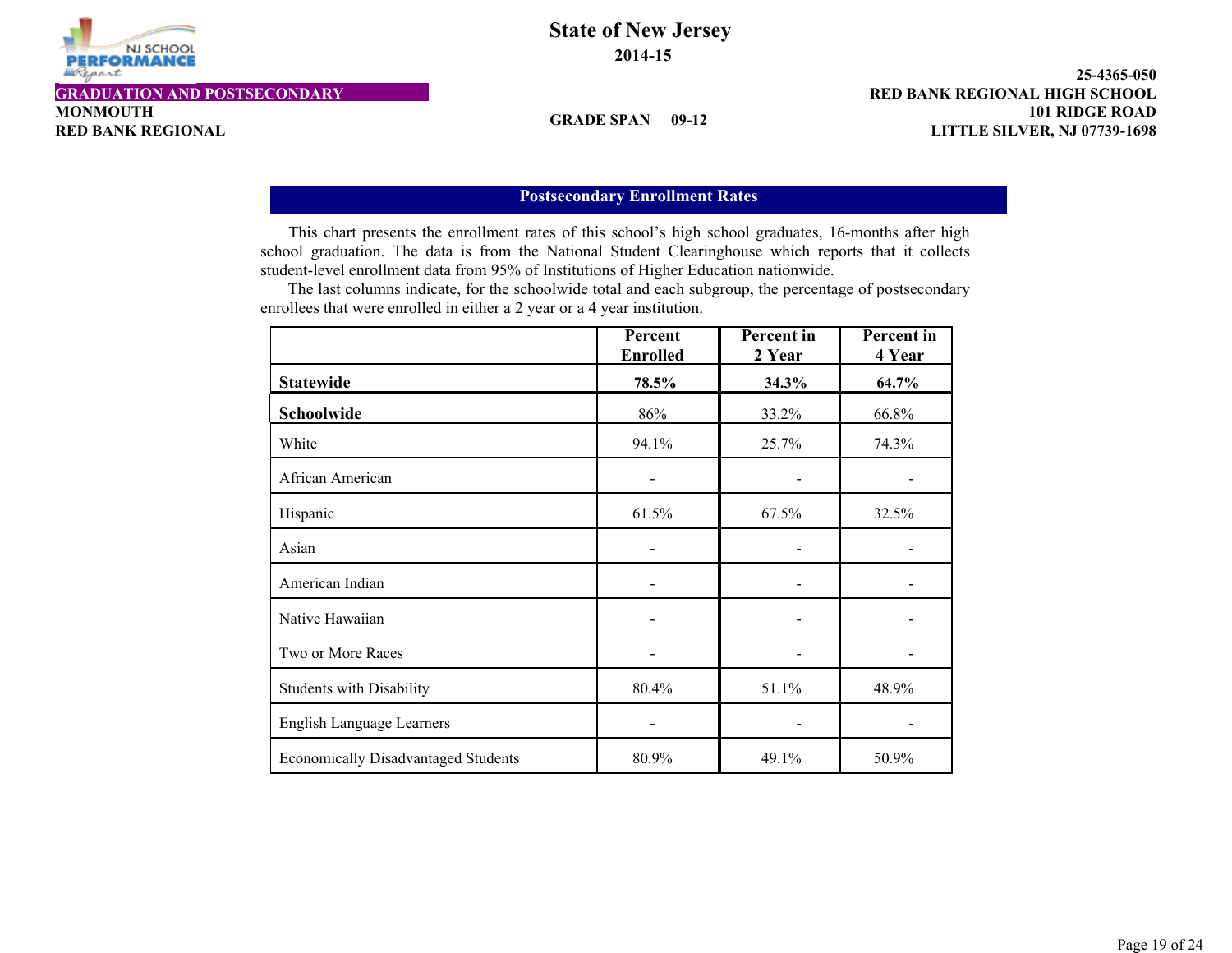

# **WITHIN SCHOOL ACHIEVEMENT GAP**

# **MONMOUTH**

#### **101 RIDGE ROAD 25-4365-050 RED BANK REGIONAL LITTLE SILVER, NJ 07739-1698 RED BANK REGIONAL HIGH SCHOOL**

### **GRADE SPAN 09-12**

 This section of the performance report presents data about the achievement gap that exists within a school - as measured by the difference between the students' scale scores at the 25th and 75th percentile in the school, the Interquartile Range (IQR). Taken together with an understanding of the overall and average achievement levels in the school, the IQR furthers an understanding of the range of student outcomes that exist in a school. A school gap smaller than the state gap indicates that the school's range of student outcomes is narrower than the state's while a school gap broader than the state gap indicates that the school's range of student outcomes is larger than the state's.

**Grade Level - 10**

## **PARCC English Language Arts/Literacy 25th %ile vs 75th%ile PARCC GEO 25th %ile vs 75th%ile**

This table presents the scale scores associated with students at the bottom (0th percentile), the 25th percentile, the 50th percentile, the 75th percentile and the top (99th percentile) of school's distribution.

| Percentile       | <b>School Scale Score</b> | <b>State Scale Score</b> | Percentile       |  |
|------------------|---------------------------|--------------------------|------------------|--|
| 99th             | 801                       | 850                      | 99th             |  |
| 75 <sub>th</sub> | 755                       | 766                      | 75th             |  |
| <b>50th</b>      | 737                       | 733                      | <b>50th</b>      |  |
| 25 <sub>th</sub> | 714                       | 699                      | 25 <sub>th</sub> |  |
| <b>Oth</b>       | 650                       | 650                      | 0th              |  |

|                  | <b>School</b> | Scale Score Gap - Scale Score Gap -<br><b>State</b> |
|------------------|---------------|-----------------------------------------------------|
| 25th vs 75th Gap |               |                                                     |

This table presents the scale scores associated with students at the bottom (0th percentile), the 25th percentile, the 50th percentile, the 75th percentile and the top (99th percentile) of school's distribution.

| cale Score | Percentile       | <b>School Scale Score</b> | <b>State Scale Score</b> |
|------------|------------------|---------------------------|--------------------------|
| 850        | 99th             | 786                       | 793                      |
| 766        | 75 <sub>th</sub> | 754                       | 747                      |
| 733        | <b>50th</b>      | 736                       | 726                      |
| 699        | 25 <sub>th</sub> | 721                       | 710                      |
| 650        | 0th              | 650                       | 650                      |

| hool | eore Gap -   Scale Score Gap -<br><b>State</b> |                  | School | Scale Score Gap - Scale Score Gap -<br><b>State</b> |
|------|------------------------------------------------|------------------|--------|-----------------------------------------------------|
|      |                                                | 25th vs 75th Gap |        | $\sim$<br>ັ                                         |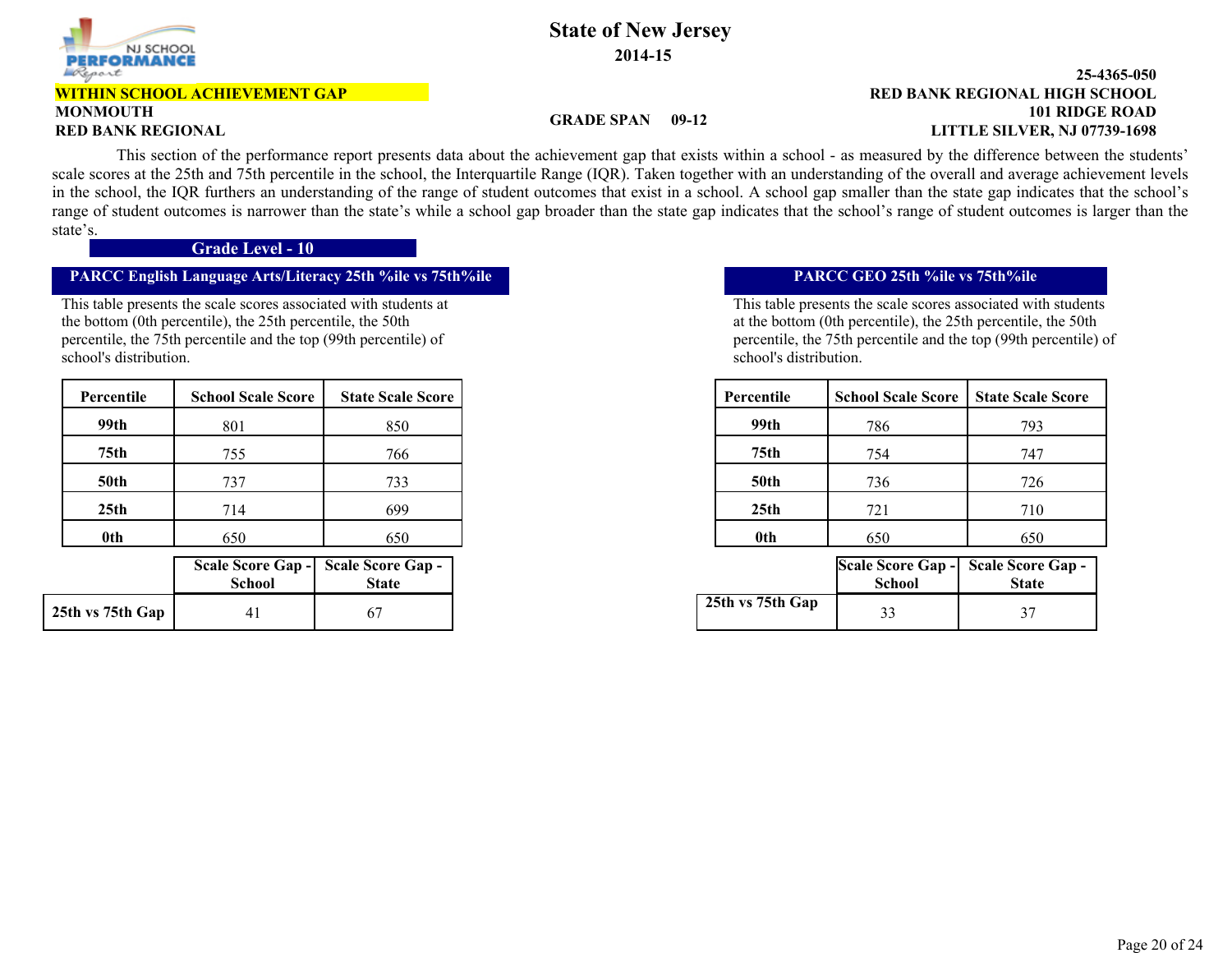

#### **WITHIN SCHOOL ACHIEVEMENT GAP**

#### **MONMOUTH**

#### **Grade Level - 11**

# **PARCC English Language Arts/Literacy 25th %ile vs 75th%ile PARCC ALG-2 25th %ile vs 75th%ile**

This table presents the scale scores associated with students at the bottom (0th percentile), the 25th percentile, the 50th percentile, the 75th percentile and the top (99th percentile) of school's distribution.

| Percentile       | <b>School Scale Score</b> | <b>State Scale Score</b> | Percentile       | <b>School Scale Score</b> | <b>State Scale Score</b> |
|------------------|---------------------------|--------------------------|------------------|---------------------------|--------------------------|
| 99th             | 816                       | 850                      | 99th             | 815                       | 813                      |
| 75 <sub>th</sub> | 766                       | 768                      | 75th             | 748                       | 748                      |
| <b>50th</b>      | 741                       | 740                      | <b>50th</b>      | 720                       | 718                      |
| 25 <sub>th</sub> | 716                       | 711                      | 25 <sub>th</sub> | 700                       | 692                      |
| 0th              | 655                       | 650                      | 0th              | 650                       | 650                      |

|                  | <b>School</b> | Scale Score Gap - Scale Score Gap -<br><b>State</b> |
|------------------|---------------|-----------------------------------------------------|
| 25th vs 75th Gap |               |                                                     |

# **State of New Jersey 2014-15**

#### **101 RIDGE ROAD 25-4365-050 RED BANK REGIONAL LITTLE SILVER, NJ 07739-1698 RED BANK REGIONAL HIGH SCHOOL**

### **GRADE SPAN 09-12**

This table presents the scale scores associated with students at the bottom (0th percentile), the 25th percentile, the 50th percentile, the 75th percentile and the top (99th percentile) of school's distribution.

| cale Score | Percentile       | <b>School Scale Score</b> | <b>State Scale Score</b> |
|------------|------------------|---------------------------|--------------------------|
| 850        | 99th             | 815                       | 813                      |
| 768        | 75 <sub>th</sub> | 748                       | 748                      |
| 740        | <b>50th</b>      | 720                       | 718                      |
| 711        | 25th             | 700                       | 692                      |
| 650        | 0th              | 650                       | 650                      |

| hool | <b>core Gap - Scale Score Gap -</b><br><b>State</b> |                  | School | Scale Score Gap - Scale Score Gap -<br><b>State</b> |
|------|-----------------------------------------------------|------------------|--------|-----------------------------------------------------|
| 50   |                                                     | 25th vs 75th Gap | 48     | Эb                                                  |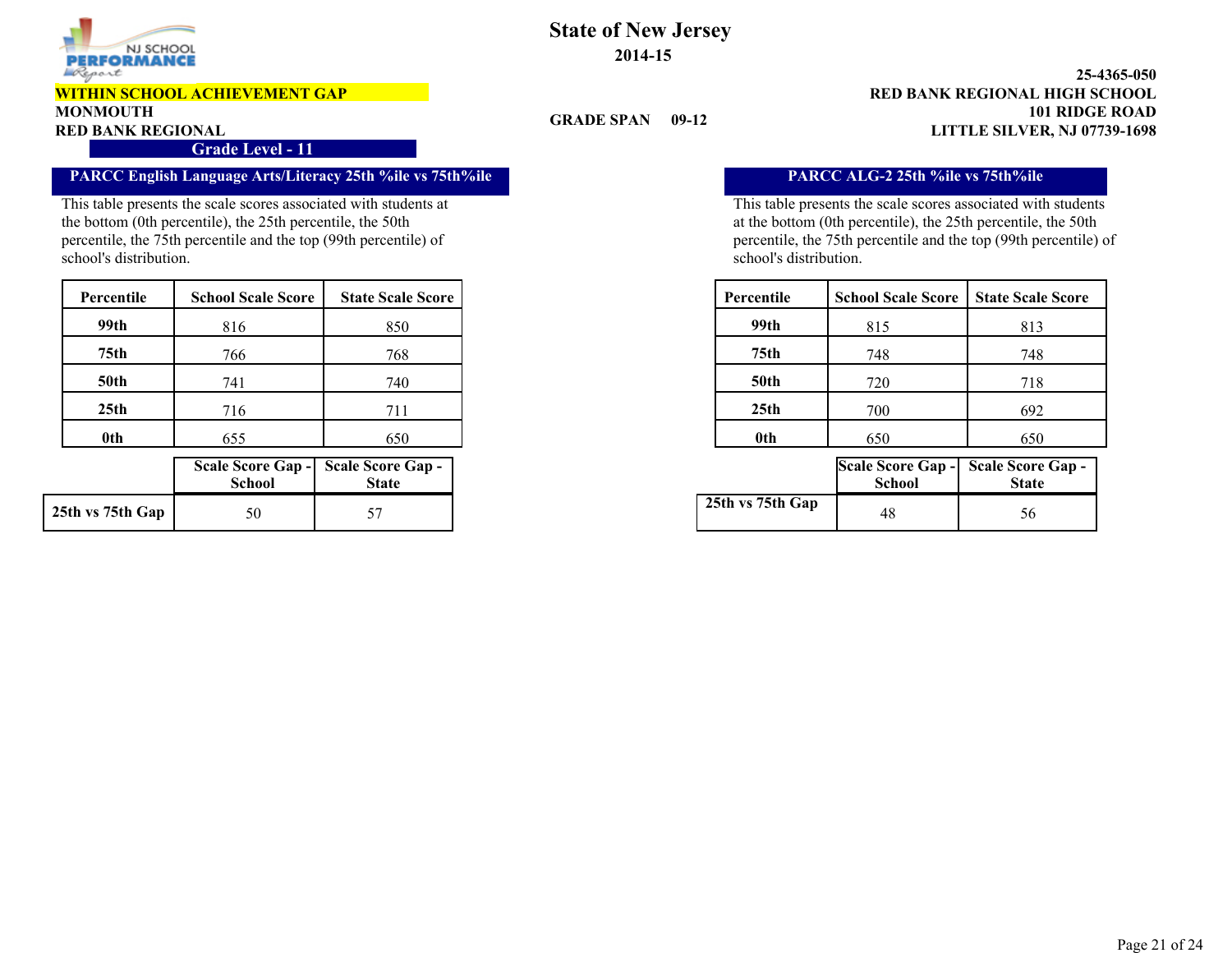

# **State of New Jersey 2014-15**

#### **101 RIDGE ROAD 25-4365-050 RED BANK REGIONAL LITTLE SILVER, NJ 07739-1698 RED BANK REGIONAL HIGH SCHOOL**

### **GRADE SPAN 09-12**

**Length of School Day Instructional Time** 

This table presents the amount of time that a typical student is engaged in instructional activities under the supervision of a certified teacher.

| 2014-15            | School        |  |  |  |
|--------------------|---------------|--|--|--|
| <b>Full Time</b>   | 5 Hrs 28 Mins |  |  |  |
| <b>Shared Time</b> | 0 Hrs 0 Mins  |  |  |  |

This table presents the number of students who were expelled from the school and district during the school year.

|         | <b>School</b> |
|---------|---------------|
| 2014-15 |               |

# **Student to Staff Ratio**

This table presents the count of students per faculty member or administrator in the school. All staff are counted in full-time equivalents.

| 2014-15               | <b>School</b> |
|-----------------------|---------------|
| <b>Faculty</b>        | 11            |
| <b>Administrators</b> | 257           |

This table presents the amount of time a school is in session for a typical student on a normal school day.

|              | <b>School</b>  |
|--------------|----------------|
| $12014 - 15$ | 7 Hrs. 1 Mins. |

# **Student Suspension Rate Student Expulsions**

This table presents the percentage of students who were suspended one or more times during the school year.

|         | <b>School</b> |
|---------|---------------|
| 2014-15 | $4.0\%$       |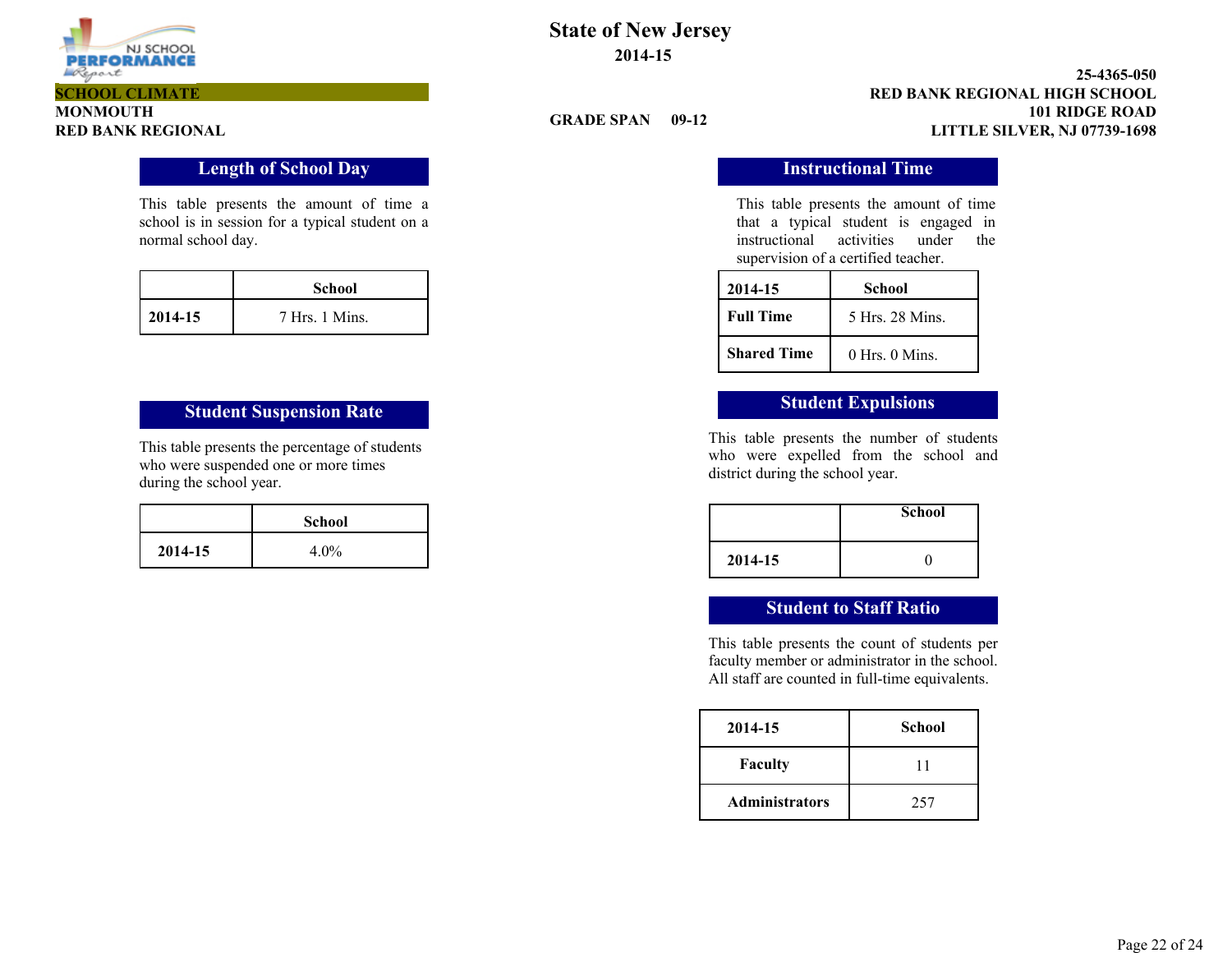

**MONMOUTH**

**101 RIDGE ROAD 25-4365-050 RED BANK REGIONAL LITTLE SILVER, NJ 07739-1698 SCHOOL PEER GROUP RED BANK REGIONAL HIGH SCHOOL**

**GRADE SPAN 09-12**

This table presents the list of peer schools in alphabetical order by county name that was created specifically for this school (highlighted in yellow). Peer schools are drawn from across the state and represent schools that have similar grade configurations and that are educating students of similar demographic characteristics, as measured by enrollment in Free/Reduced Lunch Programs, Limited English Proficiency or Special Education Programs.

| <b>COUNTY NAME</b>           | <b>DISTRICT NAME</b>             | <b>SCHOOL NAME</b>                               | <b>CDS CODE GRADESPAN</b> |           | <b>ECONOMICALLY</b><br><b>DISADVANTAGED</b> | <b>ENGLISH</b><br><b>LANGUAGE</b><br><b>LEARNER</b> | <b>SPECIAL</b><br><b>EDUCATIO</b> |
|------------------------------|----------------------------------|--------------------------------------------------|---------------------------|-----------|---------------------------------------------|-----------------------------------------------------|-----------------------------------|
| <b>BERGEN</b>                | HASBROUCK HEIGHTS BORO           | <b>HASBROUCK HEIGHTS HIGH</b><br><b>SCHOOL</b>   | 03-2080-050               | $09-12$   | 17.8%                                       | 1.8%                                                | 12.4%                             |
| <b>BERGEN</b>                | <b>LYNDHURST TWP</b>             | <b>LYNDHURST HIGH SCHOOL</b>                     | 03-2860-050               | $09-12$   | 22.6%                                       | 1.8%                                                | 15.5%                             |
| <b>BERGEN</b>                | NORTH ARLINGTON BORO             | <b>NORTH ARLINGTON HIGH SCHOOL</b>               | 03-3600-050               | $09-12$   | 20.6%                                       | 1.2%                                                | 17.1%                             |
| <b>BERGEN</b>                | <b>SADDLE BROOK TWP</b>          | <b>SADDLE BROOK MIDDLE/HIGH</b><br><b>SCHOOL</b> | 03-4610-050               | $07 - 12$ | 19.5%                                       | 1.2%                                                | 19.5%                             |
| <b>BERGEN</b>                | <b>TEANECK TWP</b>               | <b>TEANECK HIGH SCHOOL</b>                       | 03-5150-050               | $09-12$   | 26%                                         | 1.3%                                                | 18.5%                             |
| <b>BERGEN</b>                | WOOD-RIDGE BORO                  | WOOD-RIDGE HIGH SCHOOL                           | 03-5830-050               | $09-12$   | 24.8%                                       | 1.6%                                                | 13.9%                             |
|                              | BURLINGTON BORDENTOWN REGIONAL   | <b>BORDENTOWN REGIONAL HIGH</b><br><b>SCHOOL</b> | 05-0475-050               | $09-12$   | 25.8%                                       | 2.2%                                                | 12.3%                             |
| <b>BURLINGTON</b>            | <b>BURLINGTON TWP</b>            | <b>BURLINGTON TOWNSHIP HIGH</b><br><b>SCHOOL</b> | 05-0620-010               | $09-12$   | 23.1%                                       | 1.8%                                                | 12.6%                             |
| <b>BURLINGTON DELRAN TWP</b> |                                  | <b>DELRAN HIGH SCHOOL</b>                        | 05-1060-005               | $09-12$   | 19.3%                                       | 1.5%                                                | 11.4%                             |
| <b>CAMDEN</b>                | <b>BLACK HORSE PIKE REGIONAL</b> | <b>TRITON REGIONAL HIGH SCHOOL</b>               | 07-0390-050               | $09-12$   | 29.4%                                       | 2%                                                  | 17.2%                             |
| <b>CAMDEN</b>                | <b>CHERRY HILL TWP</b>           | <b>CHERRY HILL HIGH SCHOOL WEST</b>              | 07-0800-040               | $09-12$   | 29.8%                                       | $1\%$                                               | 19.2%                             |
| <b>ESSEX</b>                 | NUTLEY TOWN                      | <b>NUTLEY HIGH SCHOOL</b>                        | 13-3750-050               | $09-12$   | 10.9%                                       | 2%                                                  | 15.5%                             |
| <b>MIDDLESEX</b>             | <b>EDISON TWP</b>                | <b>JOHN P. STEVENS HIGH SCHOOL</b>               | 23-1290-053               | $09-12$   | 18.7%                                       | 2.2%                                                | 7.8%                              |
| <b>MIDDLESEX</b>             | <b>MIDDLESEX BORO</b>            | MIDDLESEX HIGH SCHOOL                            | 23-3140-050               | $09-12$   | 27.8%                                       | 1.6%                                                | 12.2%                             |
| <b>MIDDLESEX</b>             | <b>OLD BRIDGE TWP</b>            | <b>OLD BRIDGE HIGH SCHOOL</b>                    | 23-3845-040               | $09-12$   | 26.1%                                       | 1.7%                                                | 13.9%                             |
| <b>MIDDLESEX</b>             | <b>SOUTH PLAINFIELD BORO</b>     | <b>SOUTH PLAINFIELD HIGH SCHOOL</b>              | 23-4910-050               | $09-12$   | 29.4%                                       | 1.2%                                                | 12.6%                             |
| <b>MONMOUTH</b>              | HENRY HUDSON REGIONAL            | HENRY HUDSON REGIONAL SCHOOL 25-2120-050         |                           | $07-12$   | 23.4%                                       | 2%                                                  | 19.9%                             |
| <b>MONMOUTH</b>              | <b>RED BANK REGIONAL</b>         | <b>RED BANK REGIONAL HIGH SCHOOL 25-4365-050</b> |                           | $09-12$   | 22.8%                                       | 1.7%                                                | 11.4%                             |
| <b>MORRIS</b>                | <b>BOONTON TOWN</b>              | <b>BOONTON HIGH SCHOOL</b>                       | 27-0450-020               | $09-12$   | 16.5%                                       | 1.8%                                                | 17%                               |
| <b>MORRIS</b>                | MORRIS HILLS REGIONAL            | <b>MORRIS HILLS HIGH SCHOOL</b>                  | 27-3370-050               | $09-12$   | 23.3%                                       | 2.4%                                                | 11.1%                             |
| <b>MORRIS</b>                | PARSIPPANY-TROY HILLS TWP        | PARSIPPANY HIGH SCHOOL                           | 27-3950-050               | $09-12$   | 21.9%                                       | 2.5%                                                | 15.5%                             |
| <b>MORRIS</b>                | PARSIPPANY-TROY HILLS TWP        | PARSIPPANY HILLS HIGH SCHOOL                     | 27-3950-053               | $09-12$   | 14.6%                                       | 1.8%                                                | 15.1%                             |
| <b>OCEAN</b>                 | <b>JACKSON TWP</b>               | <b>JACKSON LIBERTY HIGH SCHOOL</b>               | 29-2360-025               | $09-12$   | 26.5%                                       | 1.1%                                                | 11.9%                             |